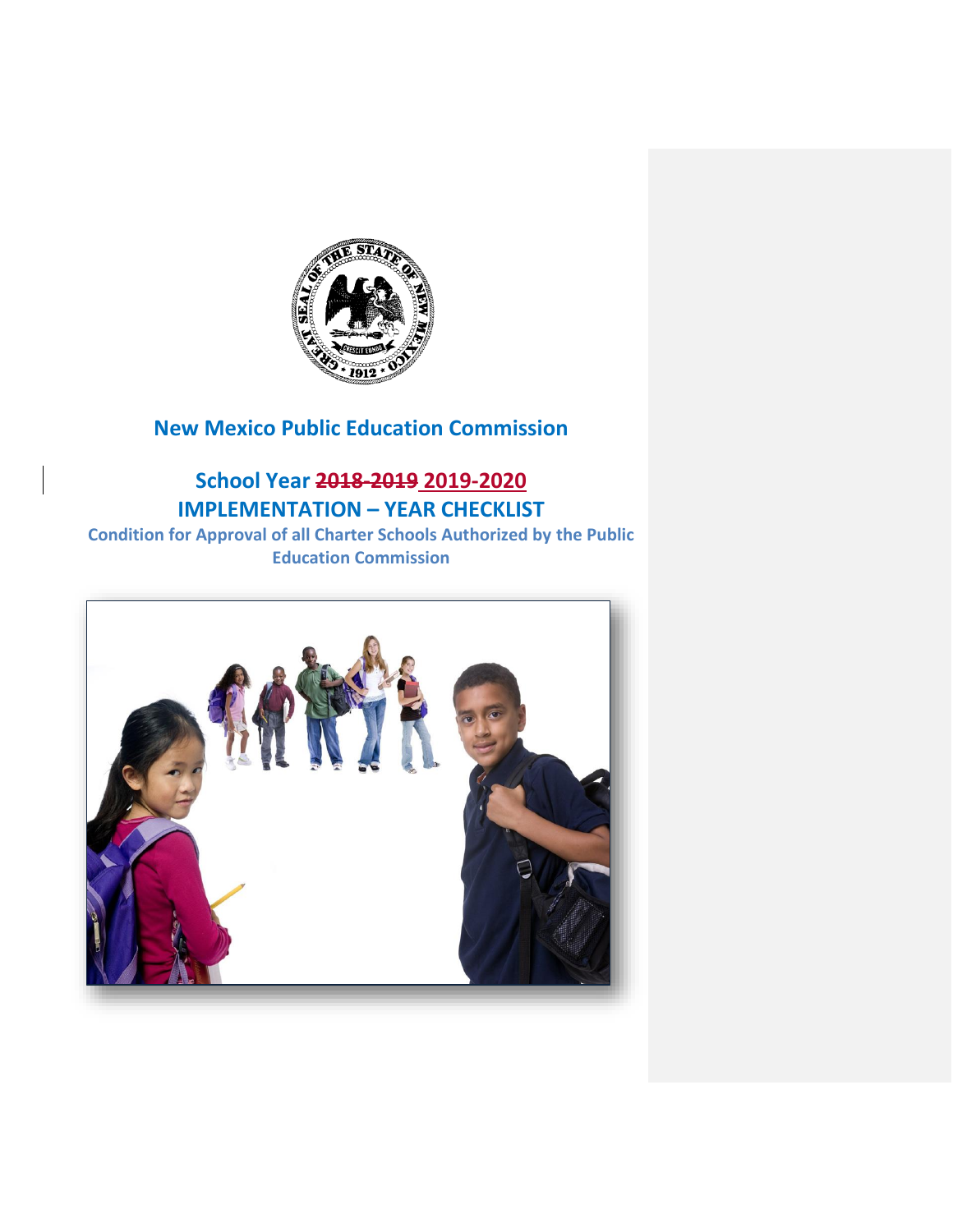### **PART I. NAME OF SCHOOL & CONTACT INFORMATION**

### **School Information:**

Name Of Charter School: Click here to enter text. School Address (if known): Click here to enter text. School Location (City/Town): Click here to enter text. School District Within Which The Proposed School Will Be Located: Click here to enter text. Grades To Be Served: Click here to enter text. Requested Enrollment Cap: Click here to enter text.

### **Founder Contact Information:**

Primary Contact Person: Click here to enter text. Address: Click here to enter text. City: Click here to enter text. State: Click here to enter text. Zip: Click here to enter text. **Daytime Tel:** Click here to enter text.  $\overline{\phantom{a}}$  Fax: Click here to enter text. Alternate Tel: Click here to enter text. E-Mail: Click here to enter text. |

### **Secondary Contact Person:** Click here to enter text.

Address: Click here to enter text. City: Click here to enter text. State: Click here to enter text. Zip: Click here to enter text. Daytime Tel: Click here to enter text. Fax: Click here to enter text. Alternate Tel: Click here to enter text. E-Mail: Click here to enter text.

### **Foundation / Sponsoring Organization Information:**

Foundation / Sponsoring Organization Name (if applicable): Click here to enter text. Principal Officer: Click here to enter text. Mailing Address: Click here to enter text. City: Click here to enter text. State: Click here to enter text. | Zip: Click here to enter text. Daytime Tel: Click here to enter text. Fax: Click here to enter text. Alternate Tel: Click here to enter text. | E-Mail: Click here to enter text. |

New Mexico Public Education Commission, Approved June 15, 2018 (INSERT DATE) Page 1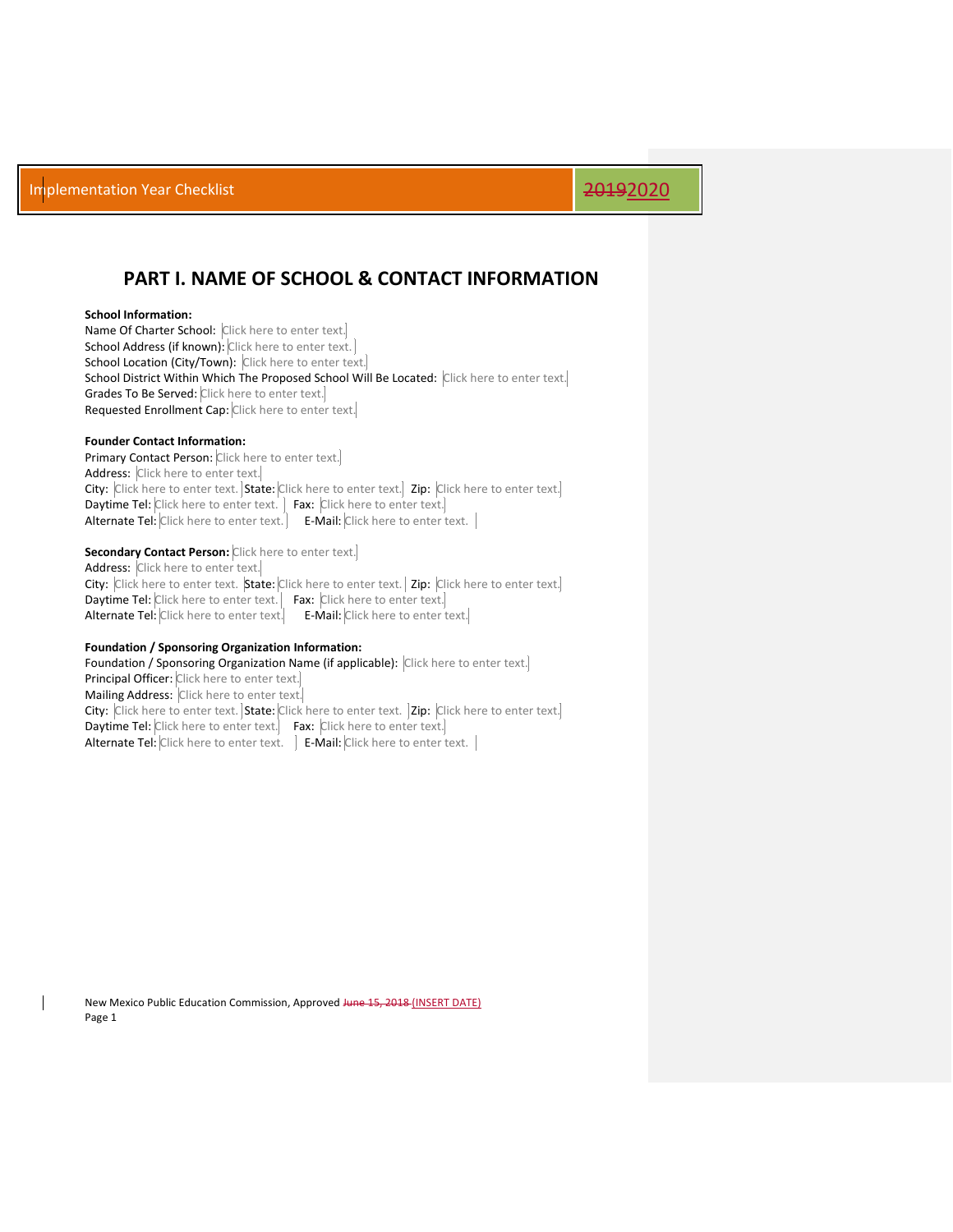### **Part II. Introduction**

Through charter schools, the Public Education Commission ("PEC") as Authorizer and the Charter Schools Division ("CSD") in the New Mexico Public Education Department ("PED") seek to provide families with effective, quality educational options.

### **A. Implementation Year Checklist Authority and Purpose**

The *Public Education Commission Implementation Year Checklist* serves as a guide and tool for a charter school to develop and produce all necessary materials to demonstrate compliance with all applicable laws, rules, and charter provisions necessary to demonstrate readiness to operate a public school.

The *Public Education Commission Implementation Year Checklist* also provides an opportunity for a charter school to demonstrate it has the capacity to both operate and function as a place of education and learning. The legal, regulatory, and policy requirements of an authorized school are significant. Successful school operators need to both demonstrate an understanding and a capability to institute and implement a program consistent with the requirements presented within this document.

The PEC holds charter schools accountable to all applicable laws, rules, and charter provisions, by routinely making the *Public Education Commission Implementation Year Checklist* a required condition for charter authorization. Prior to the end of the implementation year, a school must apply to the PEC for authorization to commence full operations. (NMAC § 6.80.4.11[E]). The "Implementation Year Checklist Condition" imposed by the PEC, requires a school to complete and resolve any findings, issues, or concerns identified in the *Public Education Commission Implementation Year Checklist*.

The PEC makes the final determination regarding commencement of operations, and any conditions of charter approval, after considering the review and recommendations made by the PED in completing the *Public Education Commission Implementation Year Checklist* The PEC is not limited by these reviews and recommendations and may request any additional documentation, information, or input that the PEC deems appropriate.

### **B. Development of the Implementation Year Checklist**

The items identified in the *Public Education Commission Implementation Year Checklist* template are those designed to address local, state, and federal, laws, rules and regulations, charter contract provisions, charter best practices, and PEC directives. Each year, the CSD reviews any changes to the aforementioned laws, rules and regulations, charter contract provisions, charter best practices, and PEC directives and prepares a revised draft *Public Education Commission Implementation Year Checklist* template.

This draft template along with any CSD recommendations is presented to the PEC at a regularly scheduled meeting. The PEC reviews and makes the final determination regarding the draft template and these CSD recommendations. The PEC is not limited by these recommendations and may add, remove, or revise any language presented in the draft template.

New Mexico Public Education Commission, Approved June 15, 2018 (INSERT DATE) Page 2 Annually, Prior to November of each year, the PEC votes to approve and makes available online on its website a copy of the most recently approved *Public Education Commission Implementation Year Checklist*  template. The current template was approved on: June 15, 2018 (Update approval date).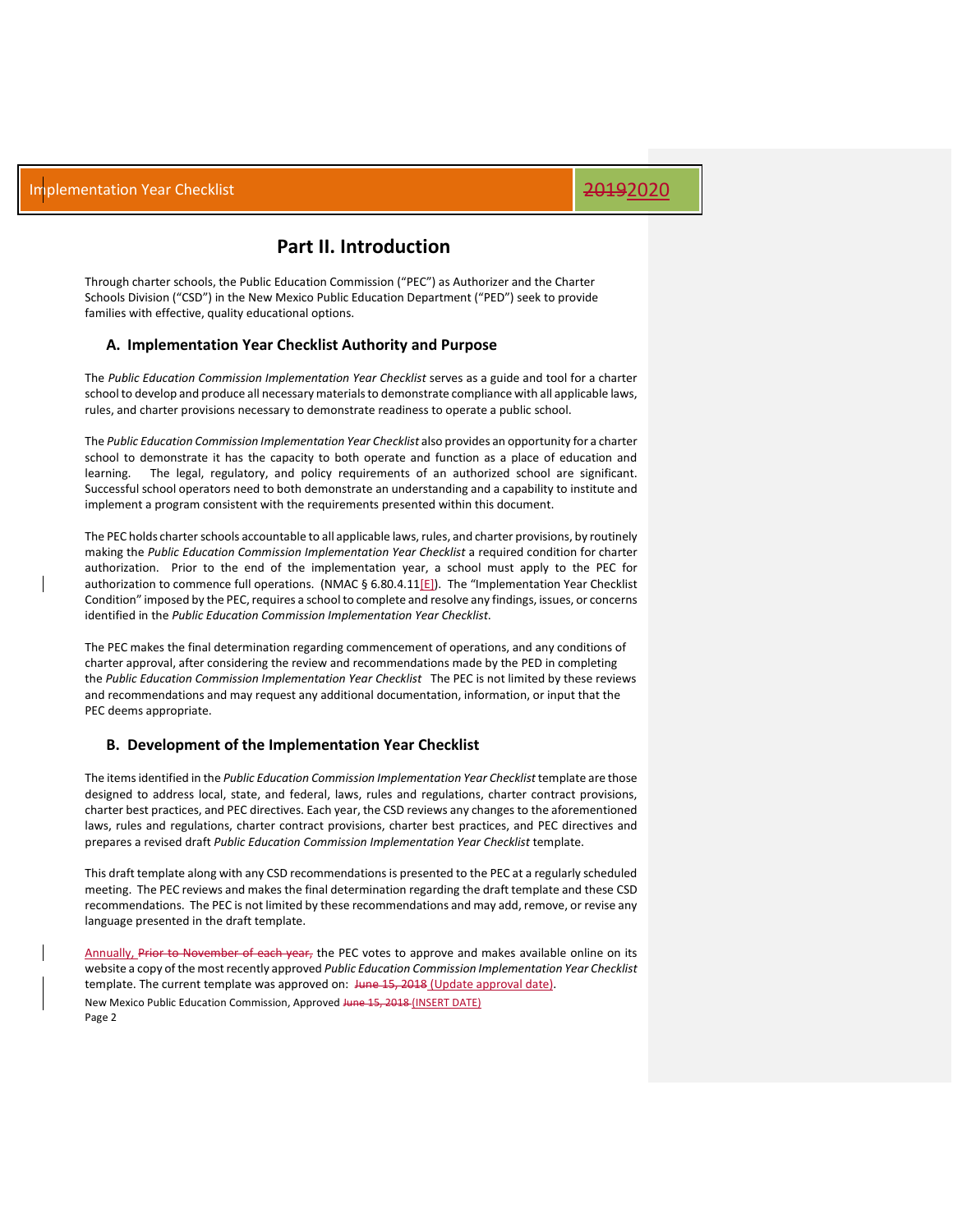Each school will have an individual *Public Education Commission Implementation Year Checklist* that may be tailored to the individual needs of the school. The PEC may impose any conditions it deems appropriate and these conditions will be incorporated into the school's individual planning year checklist. As a result, the template may differ substantially from the document provided to an individual school.

### **C. Directions**

- 1. The items on the *Public Education Commission Implementation Year Checklist* and any additional conditions of charter approval **MUST** be completed on or before May 15th, 202019 to receive a recommendation for commencement of operations.
- 1.2.The school must attend all implementation year training and technical assistances sessions hosted by the CSD.
- 2.3.All submissions and all documentation must be submitted to the CSD for review **on or before** the deadlines indicated. Documentation should be submitted online through the SharePoint site, access provided by the PED -electronically via method provided by the CSD.
- 3.4. The CSD provides staff support to the PEC and will review all submissions. This review will provide the basis for any recommendation to the PEC. All documentation re-submitted for additional review and/or revision shall be saved in Word or PDF format with the track changes function enabled, to maintain all changes made to the document until the final draft is reviewed and approved by the CSD PED.
- 4.5.The CSD will provide three summary reports to the School which will detail a summary of all findings, issues, and concerns identified by CSD. The School is required to arrange a phone conference or in-person conference with CSD within 10 days of receipt of these summary reports. The purpose of this conference will be to discuss the issues and concerns identified by CSD.
- 5.6. Following receipt of a summary report, the school is required to address and resolve all findings, issues, and concerns 14 days from the date of the phone or in-person conference prior to the next submission deadline.

6.7. Key Terms:

- a. An **"Indicator"** is a stated compliance objective that **MUST** be addressed and completed by the school. These objectives may be legal, regulatory, charter contract provisions, charter school best practices, or PEC directives.
- b. **"Documentation"** requires a school to submit copies of all policies, procedures, forms, protocols, spreadsheets, documents, or any other material that will provide evidence that the school has addressed or completed the relevant indicator and compliance objective.
- c. **"Date of Completion"** is the date that CSD certifies that documentation addressed or completed the relevant indicator. This field will be left blank until such time as CSD has received sufficient documentation to certify that a relevant indicator was completed.

New Mexico Public Education Commission, Approved Hune 15, 2018 (INSERT DATE) Page 3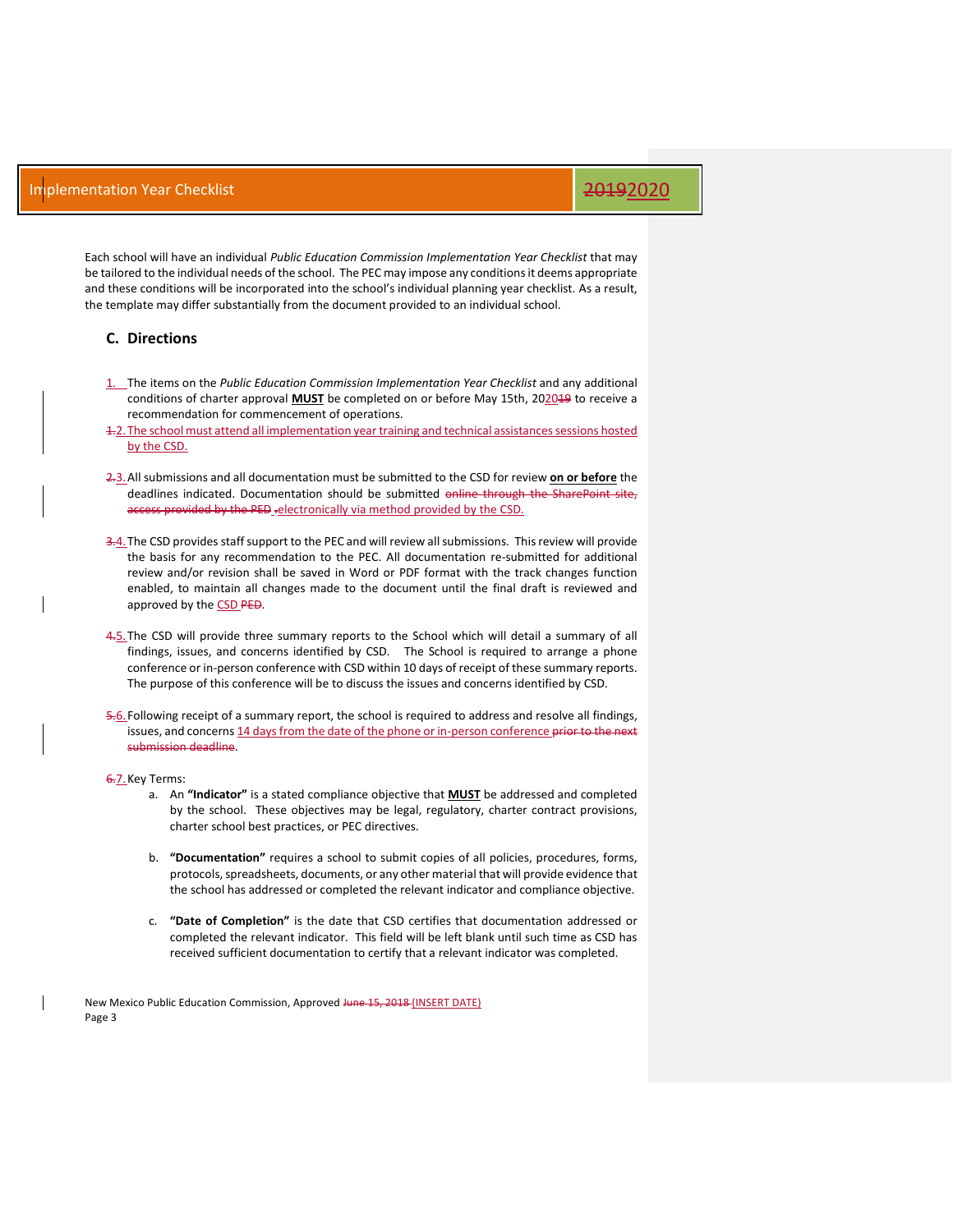- d. **"Findings"** are those CSD comments and notes which identify deficiencies in the "documentation" provided by the school and which details the reasons why CSD was unable to certify documentation as having addressed or completed the relevant indicator.
- 7.8.When an "Indicator" or "Documentation" names a statute, rule, or regulation, this is an indication that specific materials are required by statute, rule, or regulation. The school **MUST** address each element or provision that is required in the statute, rule, or regulation.
- 8.9. Some "Indicators" may require the school to consult, update, and receive approval from different agencies, departments, or divisions within the PED. The school must provide evidence of these consultations where indicated and provide copies to CSD of any materials provided to these different agencies, departments, or divisions.
- 9.10. Additional elements may be added to the *Public Education Commission Implementation Year Checklist* based on changes to legislation, statute, regulation, or due to PEC direction or condition.
- 10.11. The PEC makes the final determination regarding the *Public Education Commission Implementation Year Checklist* and any conditions of charter approval after considering the review and recommendations provided by the CSD. The PEC is not limited by these reviews and recommendations and may request any additional documentation, information, or input that the PEC deems appropriate.

### **D. Review Process**

Acting as staff support to the PEC, the CSD will review all school submissions and provide a summary report and any findings **within 30 days of a submission** deadline.

Generally, the CSD review process is as follows:

- 1) The school sends all policies, procedures and documents related to an indicator or documentation requirement on or prior to the indicated submission date.
- 2) CSD consults any applicable laws, regulations, charter contract provisions, written PEC policies, or written guidance manuals applicable to the indicator or documentation required.
- 3) CSD analyzes the school documentation to determine whether all required elements of the applicable laws, regulations, charter contract provisions, written PEC policies, or written guidance manuals were addressed and satisfied.
- 4) Should all elements be addressed and satisfied, CSD then reviews the school documentation for completeness. CSD also considers implementation of the documentation to determine the feasibility of the documentation, and whether the described program is possible, consistent, and reasonable.
- 5) Finally, CSD reviews implementation and consistency in relationship to all other policies and procedures provided by the school.

New Mexico Public Education Commission, Approved June 15, 2018 (INSERT DATE) Page 4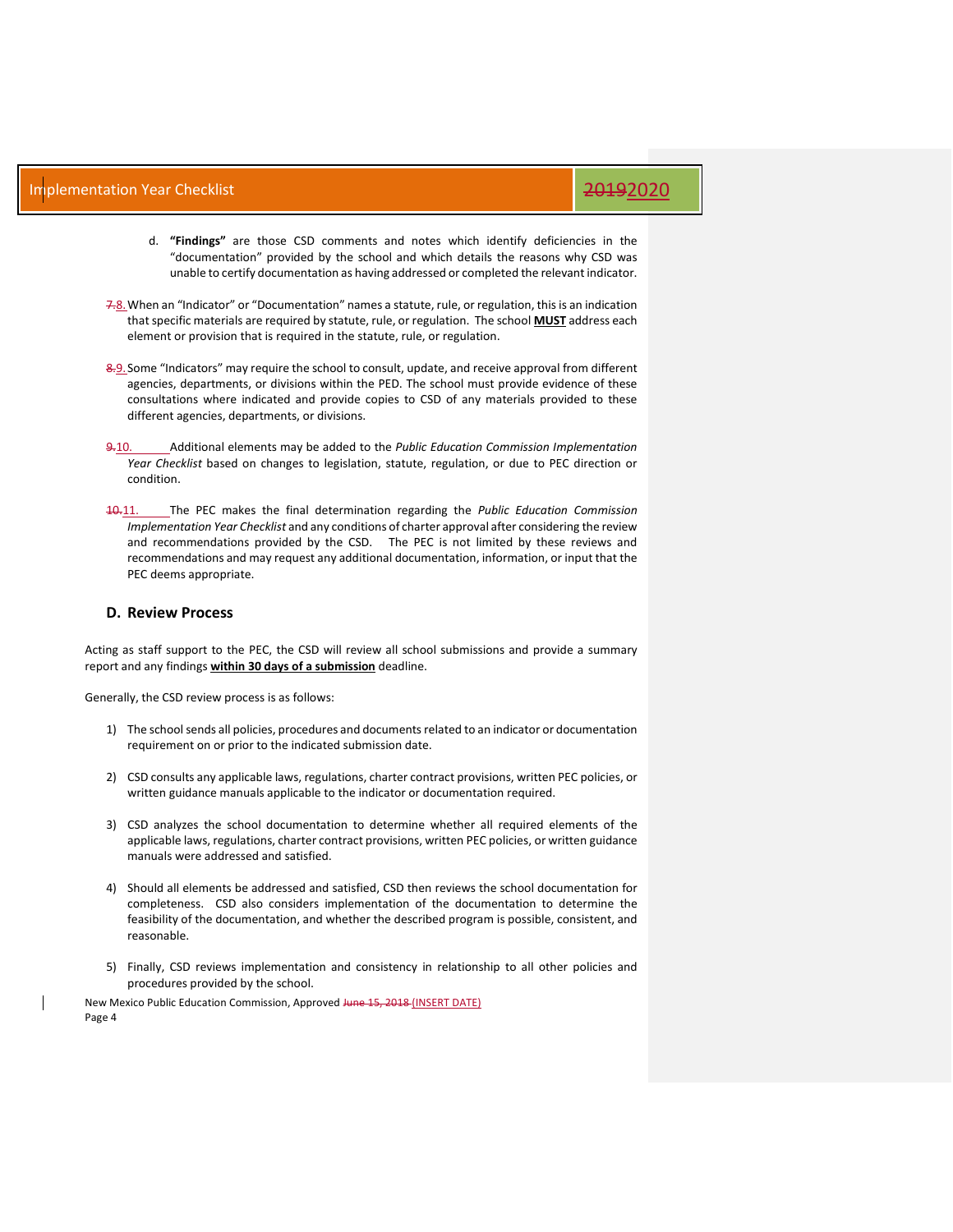- 6) In the case of PEC imposed conditions or application deficiencies, CSD consults the specific named deficiencies in the application and the specific condition imposed by the PEC.
- 7) CSD analyzes the school documentation to determine whether all application deficiencies identified and any PEC imposed conditions were corrected, addressed, or satisfied.
- 8) All documentation re-submitted for additional review and/or revision shall be saved in Word or PDF format with the track changes function enabled, to maintain all changes made to the document until the final draft is reviewed and approved by the PED. All submitted documents must be uploaded through the SharePoint site. submitted electronically via the method provided by CSD.
- $9$ —Two Weeks Prior to Opening Review The CSD will review for completeness all required indicators. If the school fails to submit and/or provide any items due two weeks prior to opening date, the CSD will inform the PEC.

### **Part III. Implementation Year Checklist**

This **section has been moved to the end since its placement here was confusing to the applicant teams.** INDIVIDUAL SCHOOL CONDITIONS (IMPOSED AT APPROVAL OF APPLICATION) TO BE MET PRIOR TO COMMENCEMENT OF OPERATIONS VOTE (JUNE 15<sup>th</sup>) latorials will be provided 8 days in advance of the PEC Meeting in which the commencement of operations vote is taken.) **Formatted:** Font: Not Bold

| <b>WINCHIT</b>                      |                             |                   |                 |  |
|-------------------------------------|-----------------------------|-------------------|-----------------|--|
|                                     |                             | <b>DATE OF</b>    |                 |  |
| <b>INDICATORS</b>                   | <b>DOCUMENTATION</b>        | <b>COMPLETION</b> | <b>EINDINGS</b> |  |
| CL Timely obtain standing           |                             |                   |                 |  |
| as an approved Board of             |                             |                   |                 |  |
| Hinance no more than 120            |                             |                   |                 |  |
| days after receiving written        |                             |                   |                 |  |
| notification of the approval        | <b>Econdition Met.</b>      |                   |                 |  |
| of the new application.             |                             |                   |                 |  |
|                                     | <b>PEC Policy, Board of</b> |                   |                 |  |
| NNSA § 22 8 38;                     | <b>Finance Application.</b> |                   |                 |  |
| NMAC § 6.80.4                       |                             |                   |                 |  |
| <b>PEC Policy, Board of Finance</b> |                             |                   |                 |  |
| Application.                        |                             |                   |                 |  |
|                                     |                             |                   |                 |  |
| C2.C.1.Evidence of meeting          |                             |                   |                 |  |
| ewnership or leasing                |                             |                   |                 |  |
| requirements no less than           |                             |                   |                 |  |
| two weeks prior to the              |                             |                   |                 |  |
| scheduled first day of              | School provides             |                   |                 |  |
| school.                             | assurances to               |                   |                 |  |
|                                     | demonstrate the             |                   |                 |  |
| NNSA § 22 8B 4.2                    | lease, lease                |                   |                 |  |
|                                     | purchase, or                |                   |                 |  |

New Mexico Public Education Commission, Approved June 15, 2018 (INSERT DATE) Page 5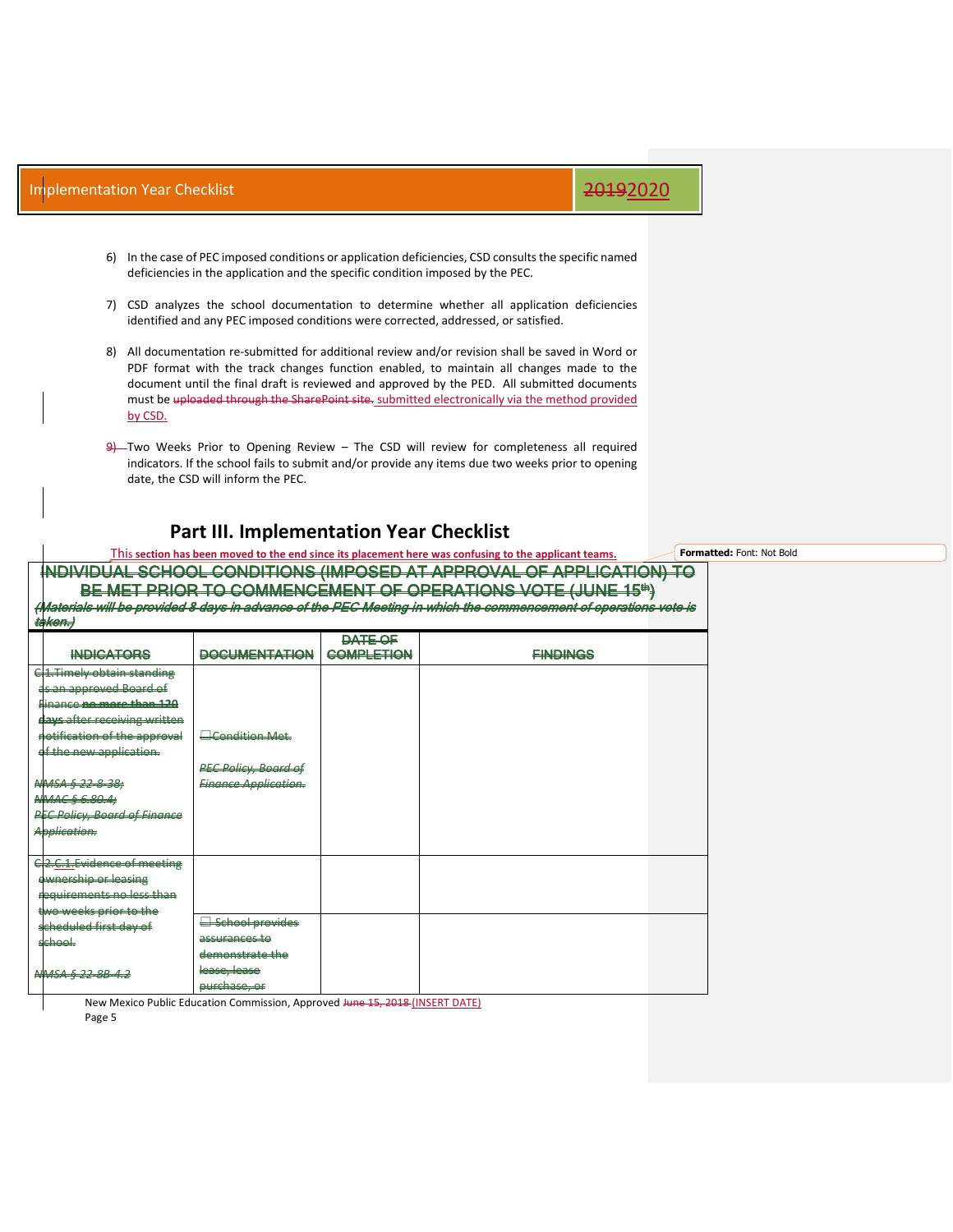|                                          | ewnership              |  |  |
|------------------------------------------|------------------------|--|--|
|                                          | arrangement            |  |  |
|                                          | complies with          |  |  |
|                                          | 22.00112               |  |  |
|                                          |                        |  |  |
|                                          | If applicable, the     |  |  |
|                                          | school provides        |  |  |
|                                          | evidence it has timely |  |  |
|                                          | submitted all          |  |  |
|                                          | required application   |  |  |
|                                          | materials to PSEA for  |  |  |
|                                          | lease reimbursement    |  |  |
|                                          | payments by its        |  |  |
|                                          | deadlines              |  |  |
| C3.C.1.Attend all                        |                        |  |  |
| implementation year                      |                        |  |  |
| training and technical                   | <b>Candition Met</b>   |  |  |
| assistance sessions hosted               |                        |  |  |
| <b>Hy CSD.</b>                           |                        |  |  |
| $C$ 4 $C$ 1 $A$ ttend all                |                        |  |  |
| implementation year                      |                        |  |  |
| donferences to discuss with              |                        |  |  |
| <b>CSD</b> any issues, concerns,         | <b>Econdition Met-</b> |  |  |
| and findings identified in               |                        |  |  |
| the Implementation Year                  |                        |  |  |
| Checklist.                               |                        |  |  |
| C <sub>5</sub> .C.1. Correct all issues  |                        |  |  |
| doncerns, and findings                   |                        |  |  |
| identified in the                        | Condition Met          |  |  |
|                                          |                        |  |  |
| <b>Implementation Year</b><br>Checklist. |                        |  |  |
|                                          |                        |  |  |
| C6.C1.As part of the                     |                        |  |  |
| contract and framework                   |                        |  |  |
| negotiation and approval                 |                        |  |  |
| process, obtain the PEC                  |                        |  |  |
| approval of any substantial              | <b>Econdition Met.</b> |  |  |
| proposed changes to the                  |                        |  |  |
| educational model, staffing,             |                        |  |  |
| erganizational, and                      |                        |  |  |
| governance plan, or finance              |                        |  |  |
| plan that were presented in              |                        |  |  |
| the application.                         |                        |  |  |

New Mexico Public Education Commission, Approved Hune 15, 2018 (INSERT DATE) Page 6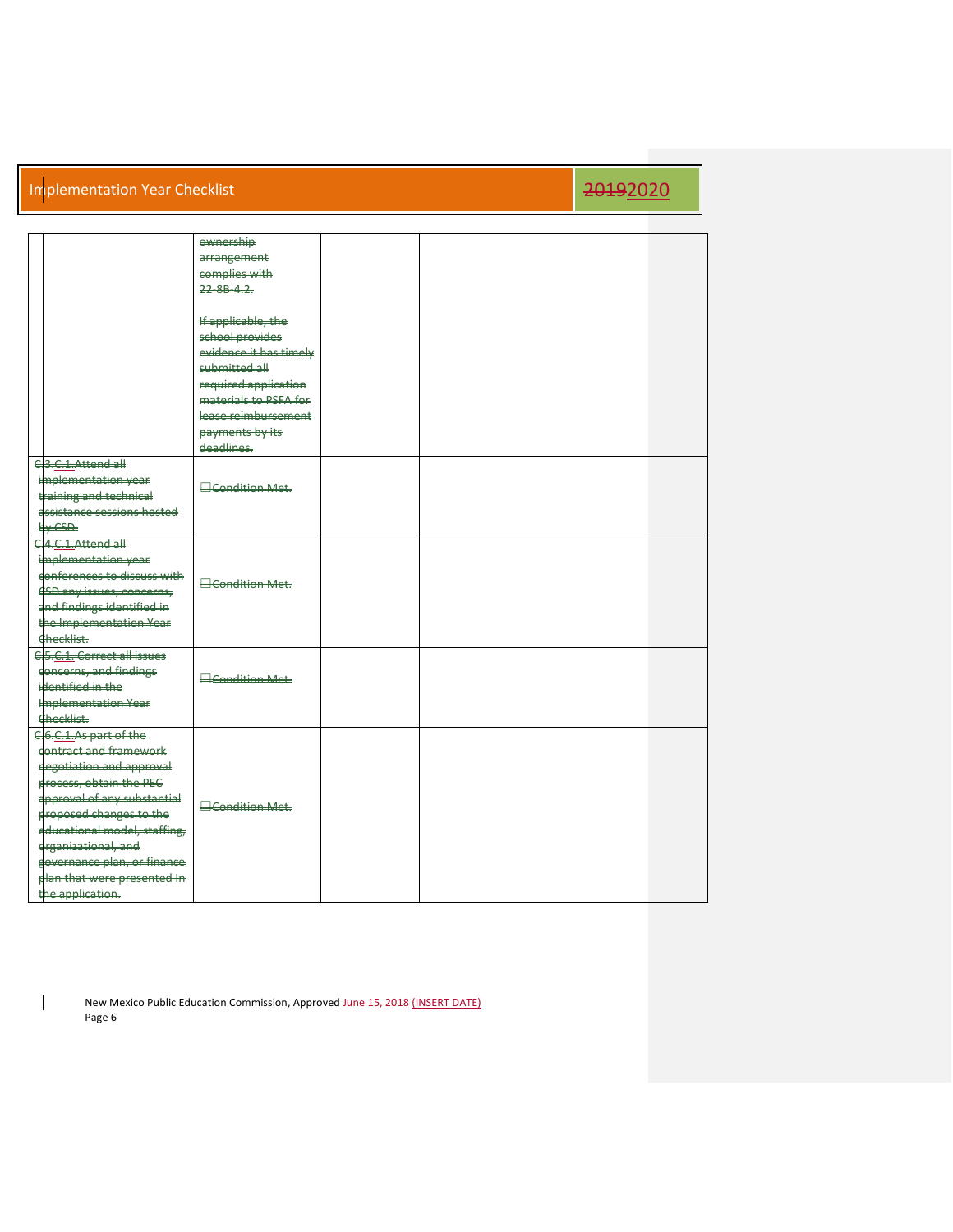| C7.C.1.Address and correct<br>any application deficiencies<br>that were noted by both<br>the PED and the PEC.                                                                  | <b>Econdition Met.</b> |                                    |  |  |
|--------------------------------------------------------------------------------------------------------------------------------------------------------------------------------|------------------------|------------------------------------|--|--|
| <b>C</b> & Evidence that<br>employment of head<br>administrator and licensed<br>school employees in<br>compliance with nepotism<br>rule as defined in NMSA §<br>$22 - 88 - 10$ | <b>Econdition Met.</b> |                                    |  |  |
| (Example: Lists of names,<br>positions, relationships, and<br>reporting structures, etc.)                                                                                      |                        |                                    |  |  |
|                                                                                                                                                                                |                        | <b>SUMMARY REPORT - CONDITIONS</b> |  |  |
|                                                                                                                                                                                |                        |                                    |  |  |

| <b>INDICATORS</b>                                                                                                                     | <b>DOCUMENTATION</b>                                                                                                                                                                                                              | Date<br>Complete | <b>FINDINGS/COMMENTS</b>          |  |
|---------------------------------------------------------------------------------------------------------------------------------------|-----------------------------------------------------------------------------------------------------------------------------------------------------------------------------------------------------------------------------------|------------------|-----------------------------------|--|
|                                                                                                                                       |                                                                                                                                                                                                                                   |                  | <b>ITEMS DUE BY NOVEMBER 15th</b> |  |
| 11-15.1.Governing<br>Board established<br>and operating<br>according to bylaws<br>and in accordance<br>with the Open<br>Meetings Act. | $\Box$ Provide list of<br>governing body<br>members. Include the<br>governing body positions<br>to be held, either a place<br>of residence or work, and<br>contact information.                                                   |                  |                                   |  |
| NMSA § 22-8b-4;<br>NMSA § 22-8-12.3;<br>NMSA § 10-15-1;<br>NMSA § 14-2-1, et<br>seq.<br><b>New Charter Contract</b><br>Section 4.(5)  | $\Box$ Names of any<br>sponsoring organizations<br>or foundations. (This<br>includes prospective<br>organizations that will be<br>established upon<br>completion of the<br>planning year), name of<br>the principal officers, and |                  |                                   |  |

New Mexico Public Education Commission, Approved Hune 15, 2018 (INSERT DATE) Page 7

 $\overline{\phantom{a}}$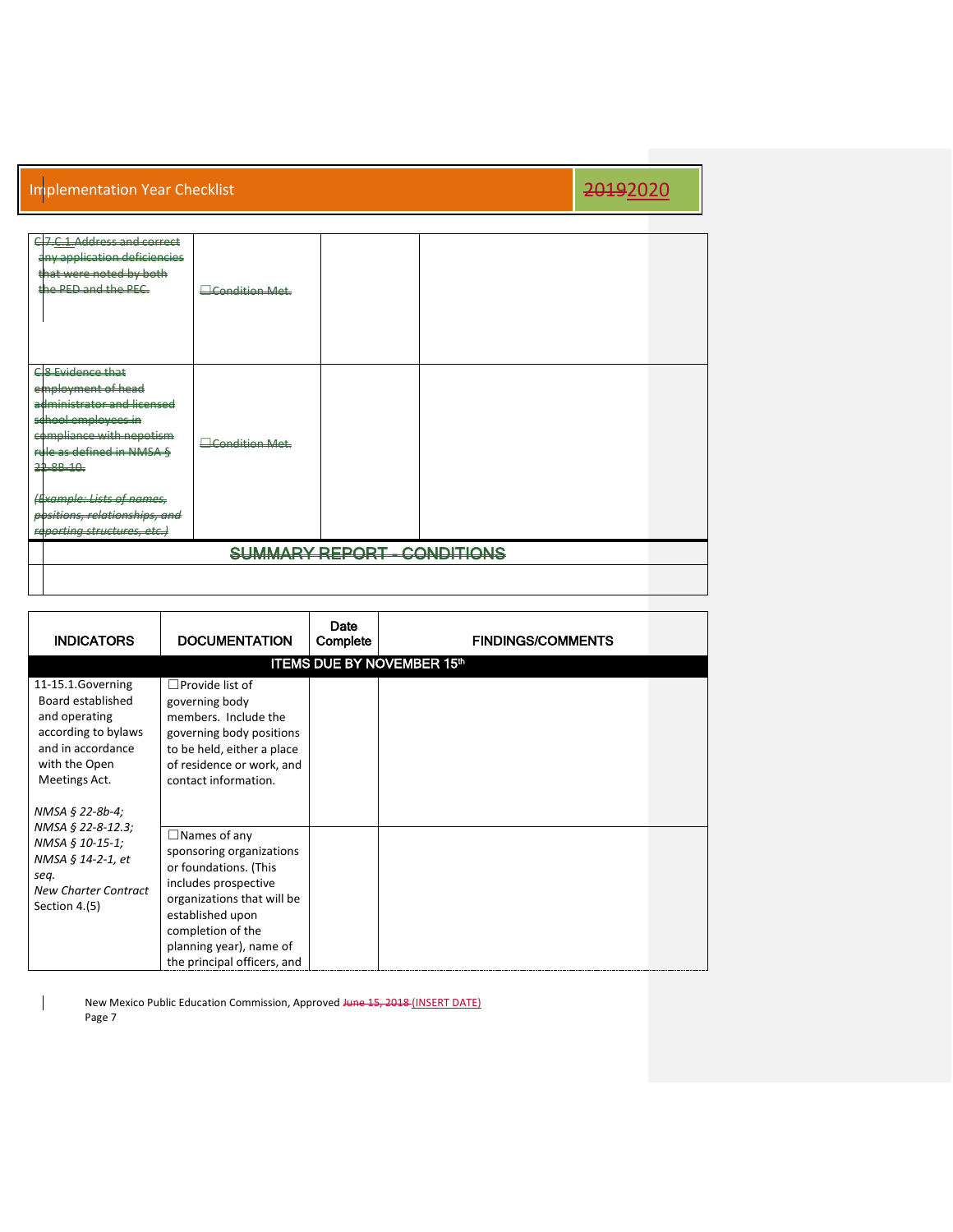| their contact<br>information.                                                                                                                                                                     |  |  |
|---------------------------------------------------------------------------------------------------------------------------------------------------------------------------------------------------|--|--|
| □School bylaws.                                                                                                                                                                                   |  |  |
| $\Box$ Bylaws - Provision for<br>replacing and removing<br>members.                                                                                                                               |  |  |
| $\Box$ Bylaws – Provision for<br>creating required audit<br>and finance committees.                                                                                                               |  |  |
| NMSA § 22-8-12.3                                                                                                                                                                                  |  |  |
| $\Box$ Audit and Finance<br>Committee - Provide<br>evidence that<br>committees have been<br>formed, have scheduled<br>meetings, and list of<br>committee membership.<br>NMSA § 22-8-12.3          |  |  |
| $\Box$ Provide evidence that<br>public notice of<br>Governing Body meetings<br>is being posted.<br>Additionally, if a website<br>is being used to post<br>notice then provide<br>website address. |  |  |
| □Provide meeting<br>agendas that comply<br>with state law.<br>NMSA § 10-15-1, et seq.                                                                                                             |  |  |
|                                                                                                                                                                                                   |  |  |

New Mexico Public Education Commission, Approved Hune 15, 2018 (INSERT DATE) Page 8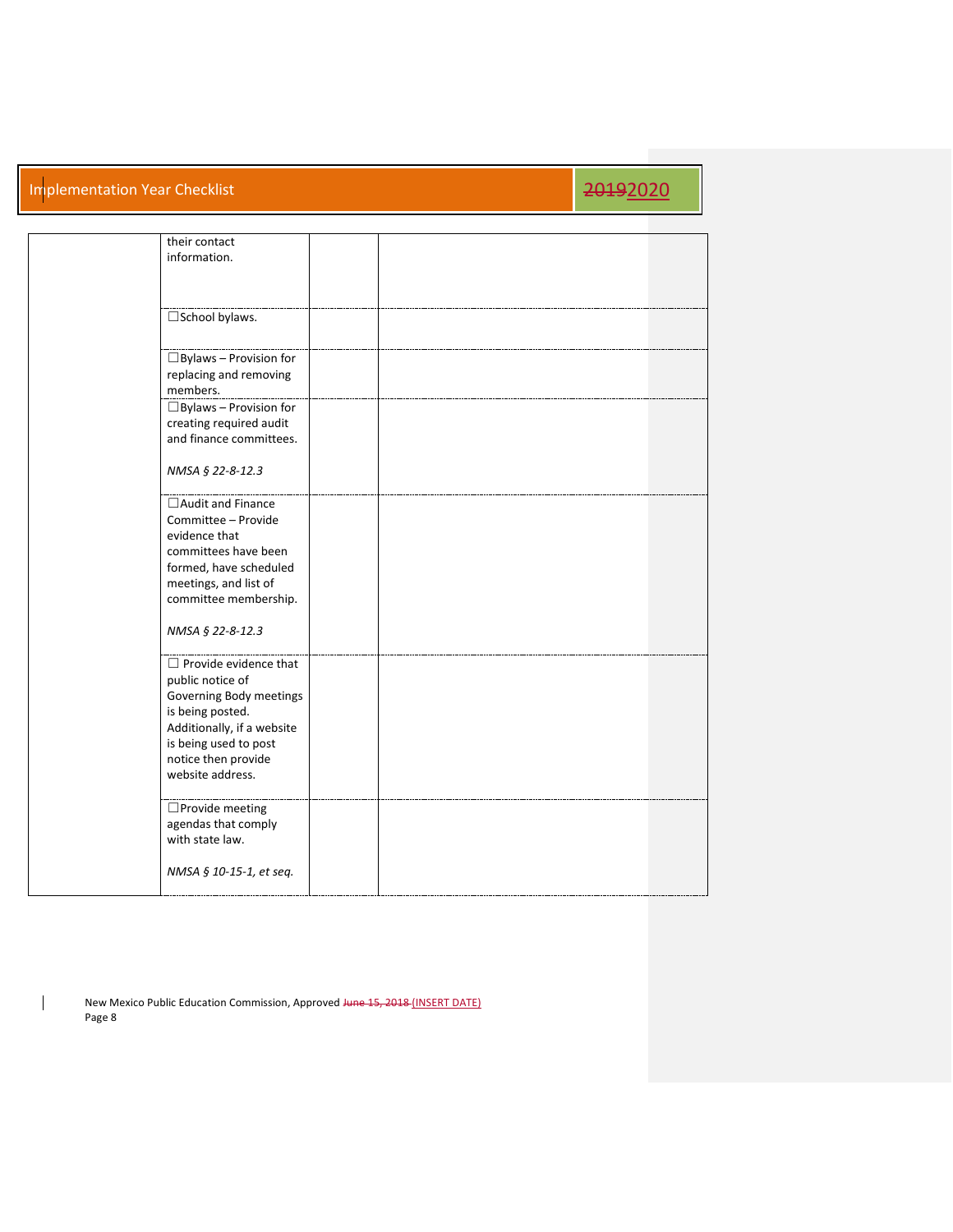|                                                                                                                                    | □ School IPRA policy and<br>procedures that comply<br>with state law.<br>NMSA § 14-2-1, et seq.                                                                            |  |  |
|------------------------------------------------------------------------------------------------------------------------------------|----------------------------------------------------------------------------------------------------------------------------------------------------------------------------|--|--|
| 11-15.2. Initial Basic<br><b>Operating Policies</b><br>and Procedures have<br>been developed and<br>approved by<br>Governing Body. | □School conflict of<br>interest policy and<br>procedures.<br>NMSA § 22-8B-5.2.                                                                                             |  |  |
| <b>New Charter Contract</b><br>Section 6                                                                                           | □ Anti-nepotism policy<br>and procedures.<br>NMSA § 22-8B-10.                                                                                                              |  |  |
|                                                                                                                                    | $\Box$ Background check<br>policy and procedures.<br>NMSA § 22-10A-5.                                                                                                      |  |  |
|                                                                                                                                    | □School FERPA policy<br>and procedures.<br>20 U.S.C. § 1232q.                                                                                                              |  |  |
|                                                                                                                                    | $\square$ School Complaint and<br><b>Grievance Policy</b><br>including a process for<br>receiving and resolving<br>community, parental,<br>and other public<br>complaints. |  |  |
|                                                                                                                                    | $\Box$ Volunteer policies and<br>procedures.<br>NMAC § 6.50.18.8.                                                                                                          |  |  |
| 11-15.3. Budget<br>Approval.<br>NMAC § 6.20.2.9.                                                                                   | $\Box$ An identified date for<br>a scheduled Governing<br>Body Meeting when the<br>Governing Body plans to<br>review and approve the                                       |  |  |

New Mexico Public Education Commission, Approved Hune 15, 2018 (INSERT DATE) Page 9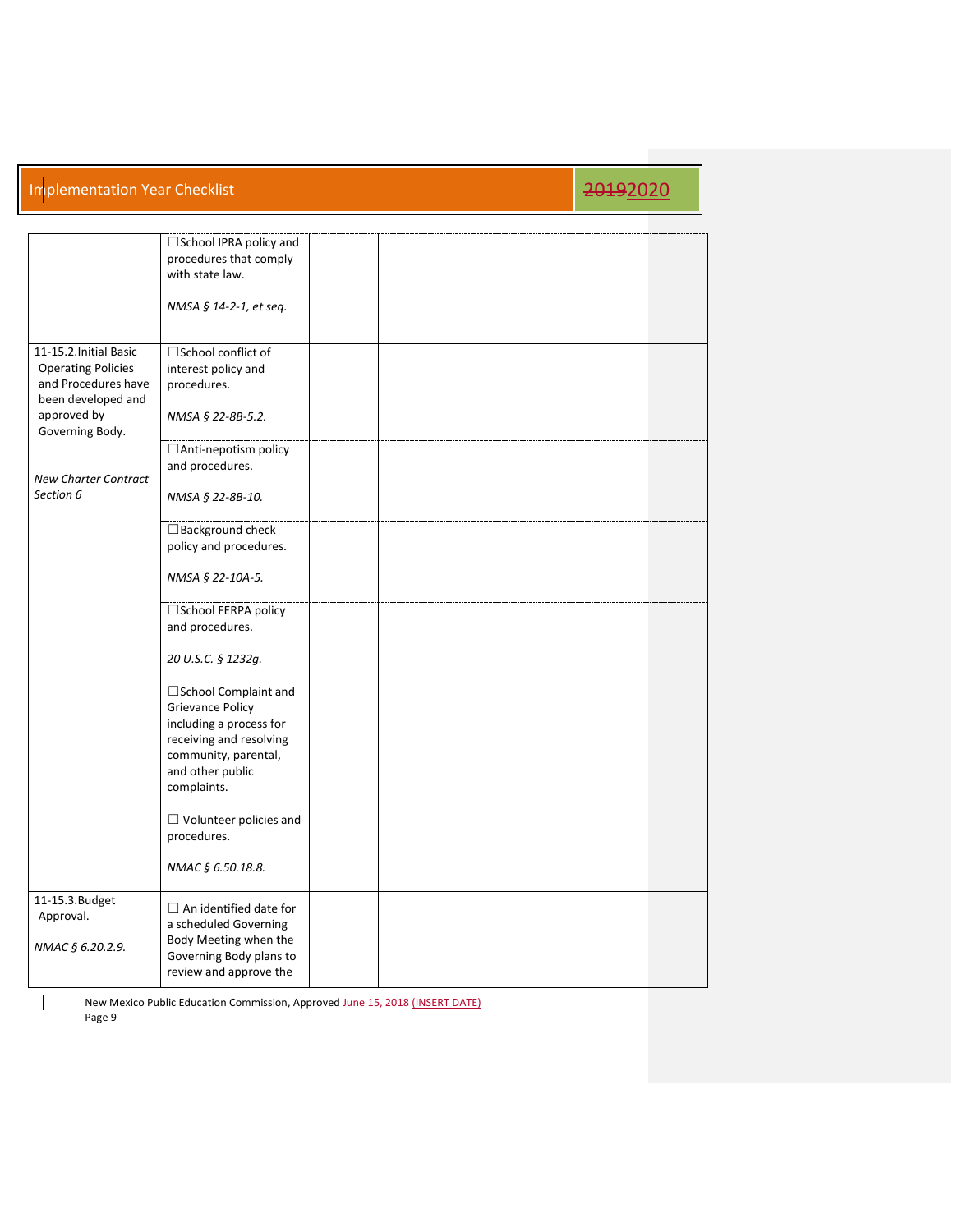|                        | Budget at an open                 |  |  |                                                                                                                                  |
|------------------------|-----------------------------------|--|--|----------------------------------------------------------------------------------------------------------------------------------|
|                        | meeting.                          |  |  |                                                                                                                                  |
|                        |                                   |  |  |                                                                                                                                  |
|                        | (Should be after the May          |  |  |                                                                                                                                  |
|                        | 15 <sup>th</sup> final enrollment |  |  |                                                                                                                                  |
|                        | adjustments, but must be          |  |  |                                                                                                                                  |
|                        | before the June 20 <sup>th</sup>  |  |  |                                                                                                                                  |
|                        | regulatory deadline.).            |  |  |                                                                                                                                  |
|                        |                                   |  |  |                                                                                                                                  |
| 11-15.4. School is     | $\Box$ Bank records or other      |  |  |                                                                                                                                  |
| established as a       | evidence that shows a             |  |  |                                                                                                                                  |
| formal public school   | public entity account has         |  |  |                                                                                                                                  |
| entity in the state of | been established at a NM          |  |  |                                                                                                                                  |
| New Mexico with all    | banking institution.              |  |  |                                                                                                                                  |
| necessary tax          |                                   |  |  |                                                                                                                                  |
| identification         | $\Box$ Tax ID numbers             |  |  |                                                                                                                                  |
| numbers, bank          | (Federal and State).              |  |  | <b>Commented [SL3]:</b> Would add a separate or sub box for                                                                      |
| accounts, etc.         |                                   |  |  | "Nontaxable Transaction Certificates" and reference NM Taxation                                                                  |
|                        | □NTTC: NonTaxable                 |  |  | and Revenue link: http://tax.newmexico.gov/Businesses/non-                                                                       |
| WAAC6620212            | <b>Transaction Certificates.</b>  |  |  | taxable-transaction-certificates.aspx                                                                                            |
| NMAC 6.20.2.14         | http://tax.newmexico.gov/         |  |  |                                                                                                                                  |
|                        | Businesses/non-taxable-           |  |  | <b>Commented [SL4]:</b> Add a box for "DUNS number registration"<br>required to receive federal funding and reference following: |
|                        | transaction-certificates.aspx     |  |  | http://www.dnb.com/duns-number/what-is-duns.html                                                                                 |
|                        |                                   |  |  |                                                                                                                                  |
|                        | $\Box$ DUNS number                |  |  | Formatted: Font color: Dark Red                                                                                                  |
|                        | registration required to          |  |  | Formatted: Font color: Dark Red                                                                                                  |
|                        | receive federal funding.          |  |  | Formatted: Font color: Dark Red                                                                                                  |
|                        | http://www.dnb.com/du             |  |  | <b>Commented [MS1]:</b> That regulation is for Payroll Law, not                                                                  |
|                        | ns-number/what-is-                |  |  | banking and Tax ID                                                                                                               |
|                        | duns.html                         |  |  | <b>Commented [SL2]:</b> This NMAC citation speaks specifically to<br>Cash control standards.                                     |
|                        | $\square$ W-9 Substitute Form     |  |  |                                                                                                                                  |
|                        | (submitted to DFA                 |  |  |                                                                                                                                  |
|                        | through PED).                     |  |  |                                                                                                                                  |
|                        |                                   |  |  |                                                                                                                                  |

New Mexico Public Education Commission, Approved Hune 15, 2018 (INSERT DATE) Page 10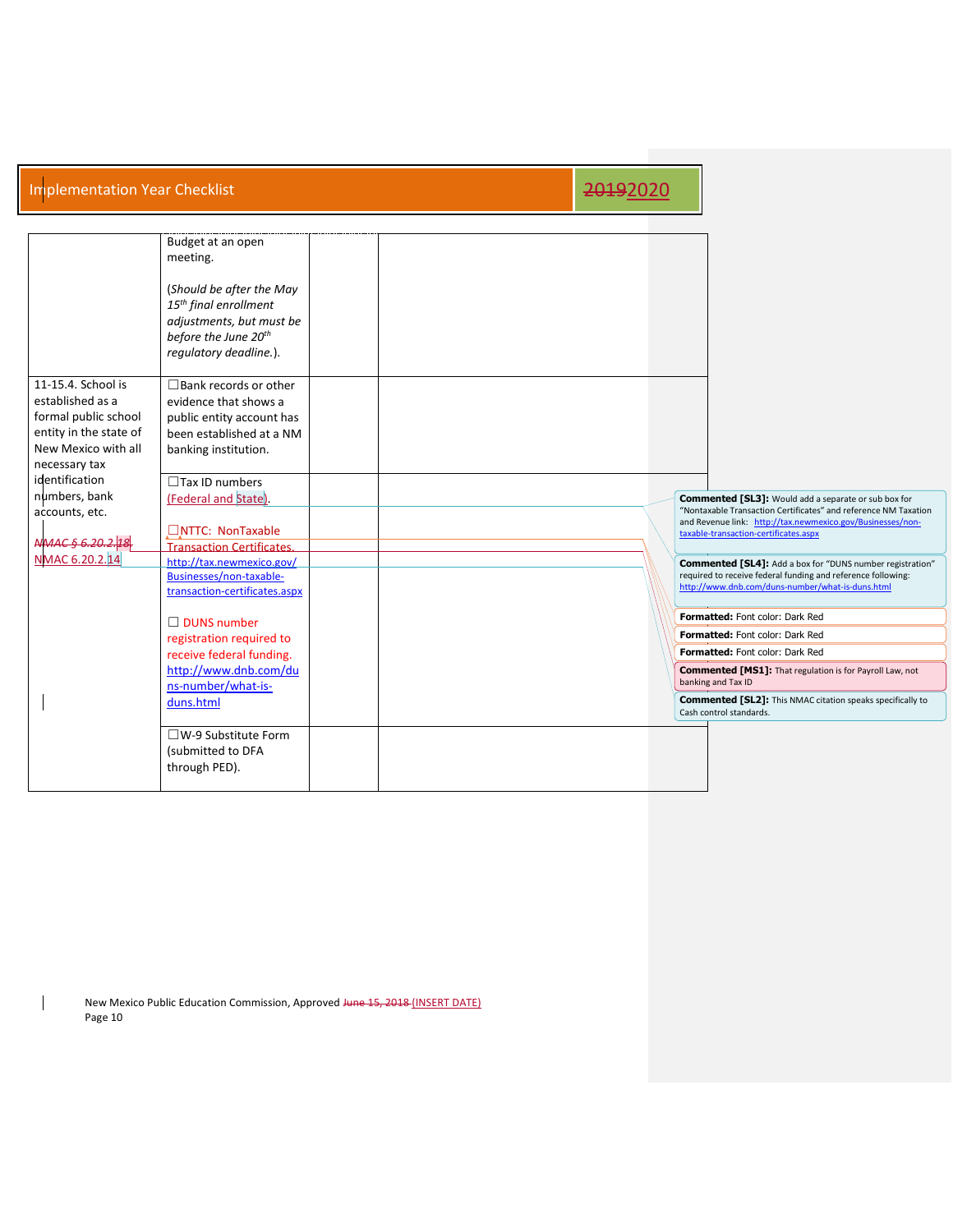| 11-15.5.School     | $\Box$ Written curriculum   |  |  |
|--------------------|-----------------------------|--|--|
| Development Plans. | development plan.           |  |  |
|                    |                             |  |  |
| NMAC § 6.29.1.     | Includes 1) timeline, 2)    |  |  |
|                    |                             |  |  |
|                    | success benchmarks, and     |  |  |
|                    | 3) responsible parties to   |  |  |
|                    | ensure development of       |  |  |
|                    | entire curriculum that      |  |  |
|                    | was identified in the       |  |  |
|                    | application and aligned     |  |  |
|                    | to school mission and       |  |  |
|                    |                             |  |  |
|                    | goals, NMCCSS, and NM       |  |  |
|                    | Content Standards prior     |  |  |
|                    | to May 15th.                |  |  |
|                    | □ Written Special           |  |  |
|                    | <b>Population Services</b>  |  |  |
|                    | development plan, to        |  |  |
|                    | ensure development of       |  |  |
|                    | plans, policies, and        |  |  |
|                    |                             |  |  |
|                    | procedures to serve         |  |  |
|                    | special education, ELL,     |  |  |
|                    | and 504 Plans.              |  |  |
|                    |                             |  |  |
|                    |                             |  |  |
|                    |                             |  |  |
| 11-15.6. Detailed  | $\Box$ Written process and  |  |  |
| Staffing Plan.     | plan that details how the   |  |  |
|                    | governing body will         |  |  |
| NMAC § 6.29.1.     | identify, recruit, and hire |  |  |
|                    | a prospective head          |  |  |
|                    | administrator.              |  |  |
|                    |                             |  |  |
|                    | (Note: A narrative may      |  |  |
|                    |                             |  |  |
|                    | have already been           |  |  |
|                    | included in the charter     |  |  |
|                    | application. This           |  |  |
|                    | documentation               |  |  |
|                    | requirement is for the      |  |  |
|                    | school to review the        |  |  |
|                    | school's process and plan   |  |  |
|                    | and provide a current,      |  |  |
|                    | up-to date plan that        |  |  |
|                    |                             |  |  |
|                    | includes responsible        |  |  |
|                    | parties, timelines, and     |  |  |
|                    | action steps that the       |  |  |
|                    | school plans on             |  |  |
|                    | implementing.)              |  |  |

New Mexico Public Education Commission, Approved Hune 15, 2018 (INSERT DATE) Page 11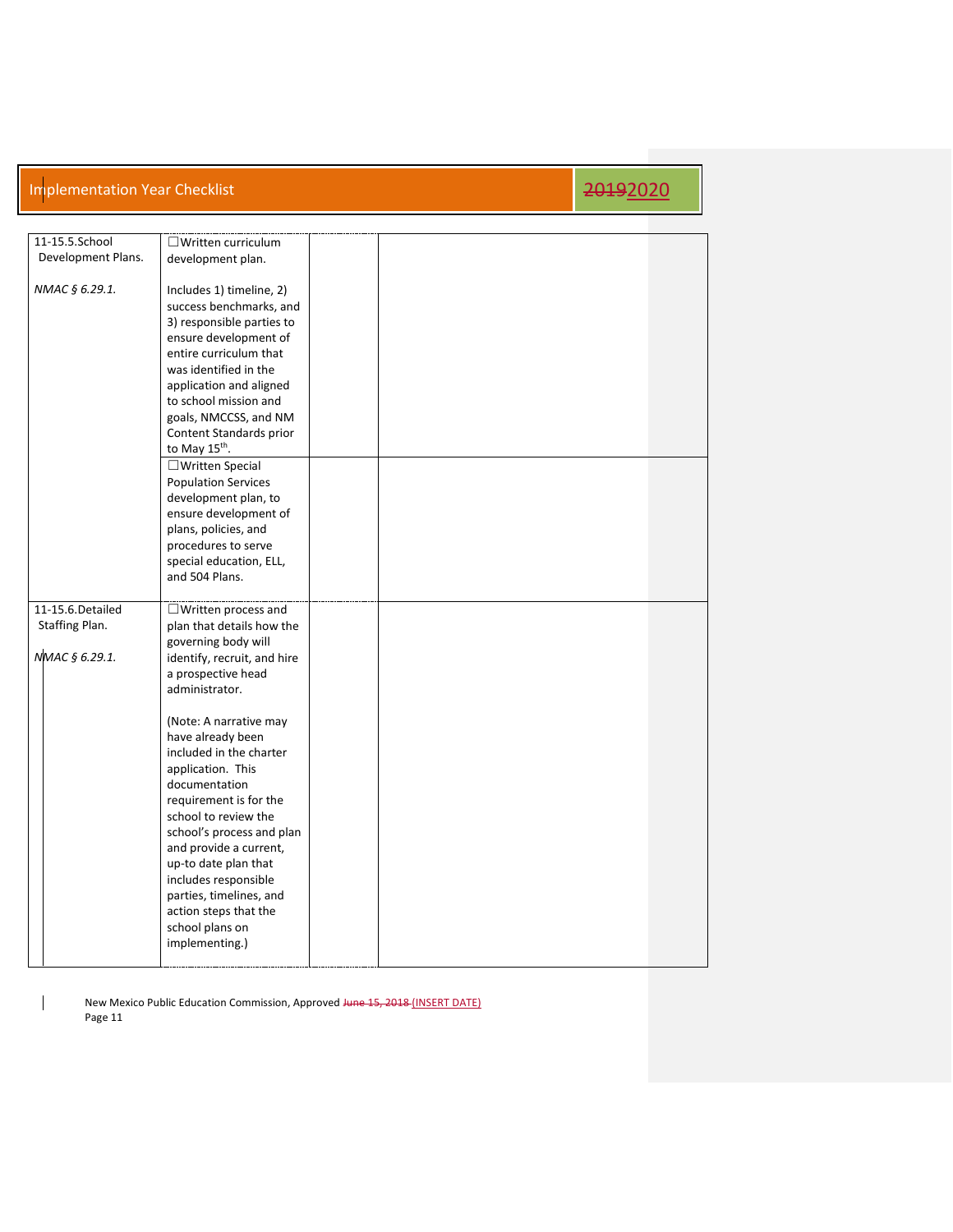|                  | □The school<br>administration, school<br>mission, and legal criteria<br>that will be used to<br>evaluate candidates for<br>head administrator<br>position.                                                                         |  |  |  |
|------------------|------------------------------------------------------------------------------------------------------------------------------------------------------------------------------------------------------------------------------------|--|--|--|
| NMAC § 6.29.2.18 | $\Box$ A detailed timeline for<br>recruiting, interviewing,<br>selection, conducting<br>background checks, and<br>signing of a contract for<br>the head administrator<br>that must be completed<br>prior to May 15 <sup>th</sup> . |  |  |  |
|                  | □A list of all prospective<br>staff positions and a<br>description of the<br>required licensure for<br>each position.                                                                                                              |  |  |  |
|                  |                                                                                                                                                                                                                                    |  |  |  |
|                  | SUMMARY REPORT - ITEMS DUE BY NOVEMBER 15th.                                                                                                                                                                                       |  |  |  |
|                  |                                                                                                                                                                                                                                    |  |  |  |

New Mexico Public Education Commission, Approved Hune 15, 2018 (INSERT DATE) Page 12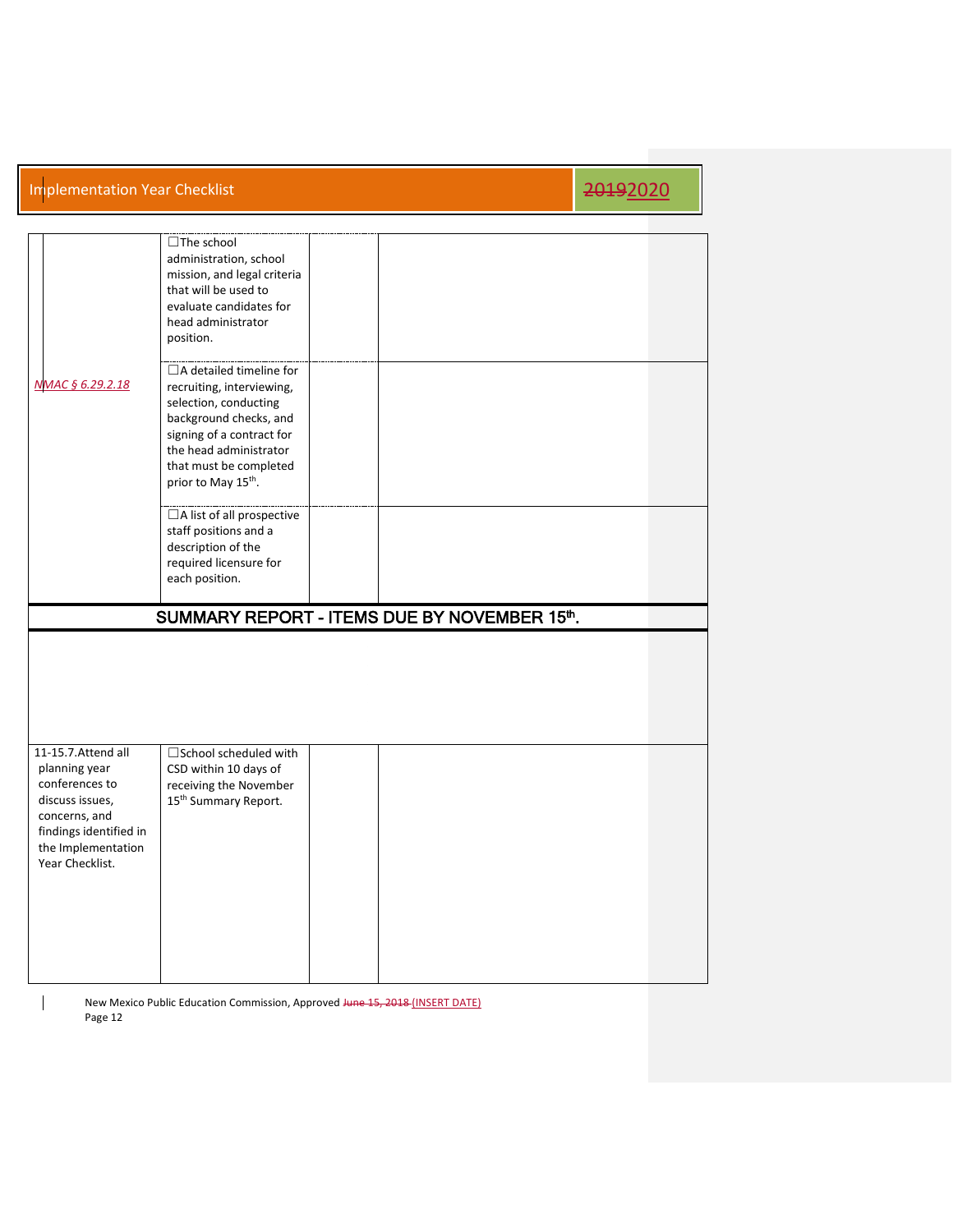| <b>INDICATORS</b>                                                                                                                                                        | <b>DOCUMENTATION</b>                                                                                                                                                                                                                                                                                                                                                                                    | Date<br>Complete | <b>FINDINGS/COMMENTS</b> |  |  |  |  |  |  |
|--------------------------------------------------------------------------------------------------------------------------------------------------------------------------|---------------------------------------------------------------------------------------------------------------------------------------------------------------------------------------------------------------------------------------------------------------------------------------------------------------------------------------------------------------------------------------------------------|------------------|--------------------------|--|--|--|--|--|--|
| <b>ITEMS DUE BY MARCH 1st.</b>                                                                                                                                           |                                                                                                                                                                                                                                                                                                                                                                                                         |                  |                          |  |  |  |  |  |  |
| 3-1.1. Resolve all<br>findings with the<br><b>Implementation Year</b><br>Checklist.                                                                                      | $\Box$ Revised policies and<br>provided additional<br>documentation to<br>address and resolve all<br>findings, issues, and<br>concerns identified in the<br>November 15 <sup>th</sup> review or<br>discussed during the<br>November 15 <sup>th</sup><br>conference.                                                                                                                                     |                  |                          |  |  |  |  |  |  |
| $3-1.2.$<br>Governing<br>Board established<br>and complying with<br>PEC notification<br>requirements.<br>PEC Policy, Charter<br>School Governing<br><b>Body Changes.</b> | □ Review the PEC Policy,<br><b>Charter School Governing</b><br><b>Body Changes document</b><br>and provide notice<br>regarding any changes to<br>the Governing Body<br>which have occurred<br>since November<br>15th 11.15.<br>PEC Policy, Charter<br><b>School Governing Body</b><br>Changes.                                                                                                          |                  |                          |  |  |  |  |  |  |
| 3-1.3. Membership<br>Projections.<br>NMSA § 22-8-12.1.                                                                                                                   | $\Box$ Provide the projected<br>student membership for<br>the upcoming school year<br>to the CSD. Projections<br>should indicate number<br>of projected students by<br>grade level. Membership<br>projections must also<br>detail what evidence and<br>basis there is for this<br>projection.<br>(Please be aware, if<br>insufficient evidence or<br>basis is provided then the<br>School Budget Bureau |                  |                          |  |  |  |  |  |  |

New Mexico Public Education Commission, Approved Hune 15, 2018 (INSERT DATE) Page 13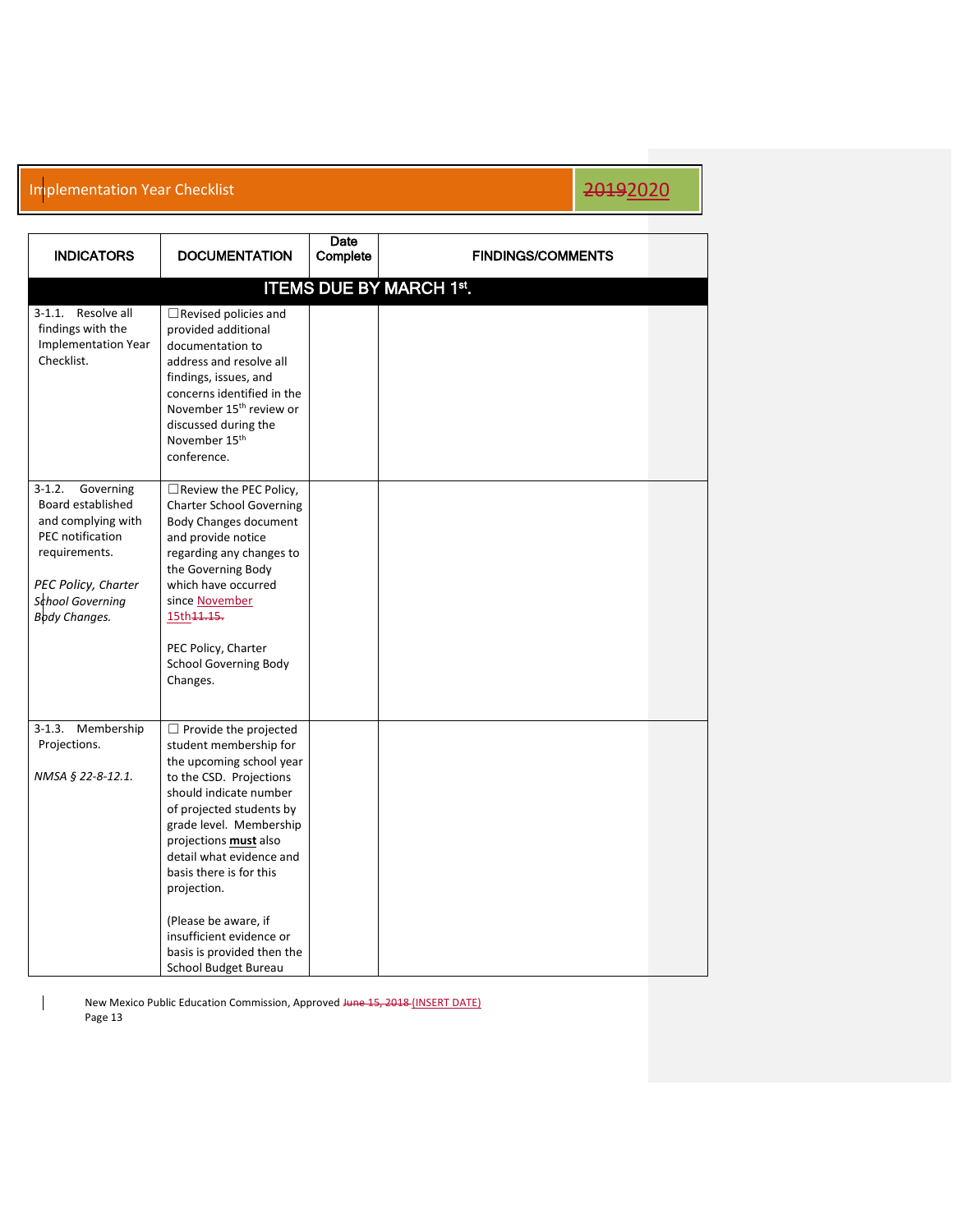|                                                                                                             | may elect to reduce the<br>projected enrollment)                                                                                                                                                                                                                                                                                 |  |  |  |
|-------------------------------------------------------------------------------------------------------------|----------------------------------------------------------------------------------------------------------------------------------------------------------------------------------------------------------------------------------------------------------------------------------------------------------------------------------|--|--|--|
|                                                                                                             | □The school's Current<br>lottery forms and<br>current number of lottery<br>forms received,<br>presented as a<br>percentage of<br>membership projections<br>on file with the School<br>Budget Bureau. A copy<br>must be sent to the CSD.                                                                                          |  |  |  |
| 3-1.4. Budget<br>Approval.<br>NMAC § 6.20.2.9                                                               | $\Box$ An identified date for<br>a scheduled Governing<br>Body Meeting when the<br>Governing Body plans to<br>review and approve the<br>Budget at an open<br>meeting.<br>(Should be after the May<br>15 <sup>th</sup> final enrollment<br>adjustments, but must be<br>before the June 20 <sup>th</sup><br>regulatory deadline.). |  |  |  |
| 3-1.5. Enrollment<br>processes and<br>policies that comply<br>with state and<br>federal requirements.       | $\Box$ Detailed enrollment,<br>admission, and lottery<br>policy.<br>See CSD FAQ: Lottery                                                                                                                                                                                                                                         |  |  |  |
| NMSA § 22-8B-4.1;<br>NMAC § 6.80.4.19;<br>NMAC § 6.80.4.13;<br><b>New Charter Contract</b><br>Section 5.(3) | □All necessary forms for<br>enrollment, admission,<br>and lottery, including<br>admission application<br>and lottery forms.                                                                                                                                                                                                      |  |  |  |
|                                                                                                             | $\Box$ Evidence that school is<br>advertising with<br>newspapers, bulletin<br>boards, and other<br>methods.                                                                                                                                                                                                                      |  |  |  |

New Mexico Public Education Commission, Approved Hune 15, 2018 (INSERT DATE) Page 14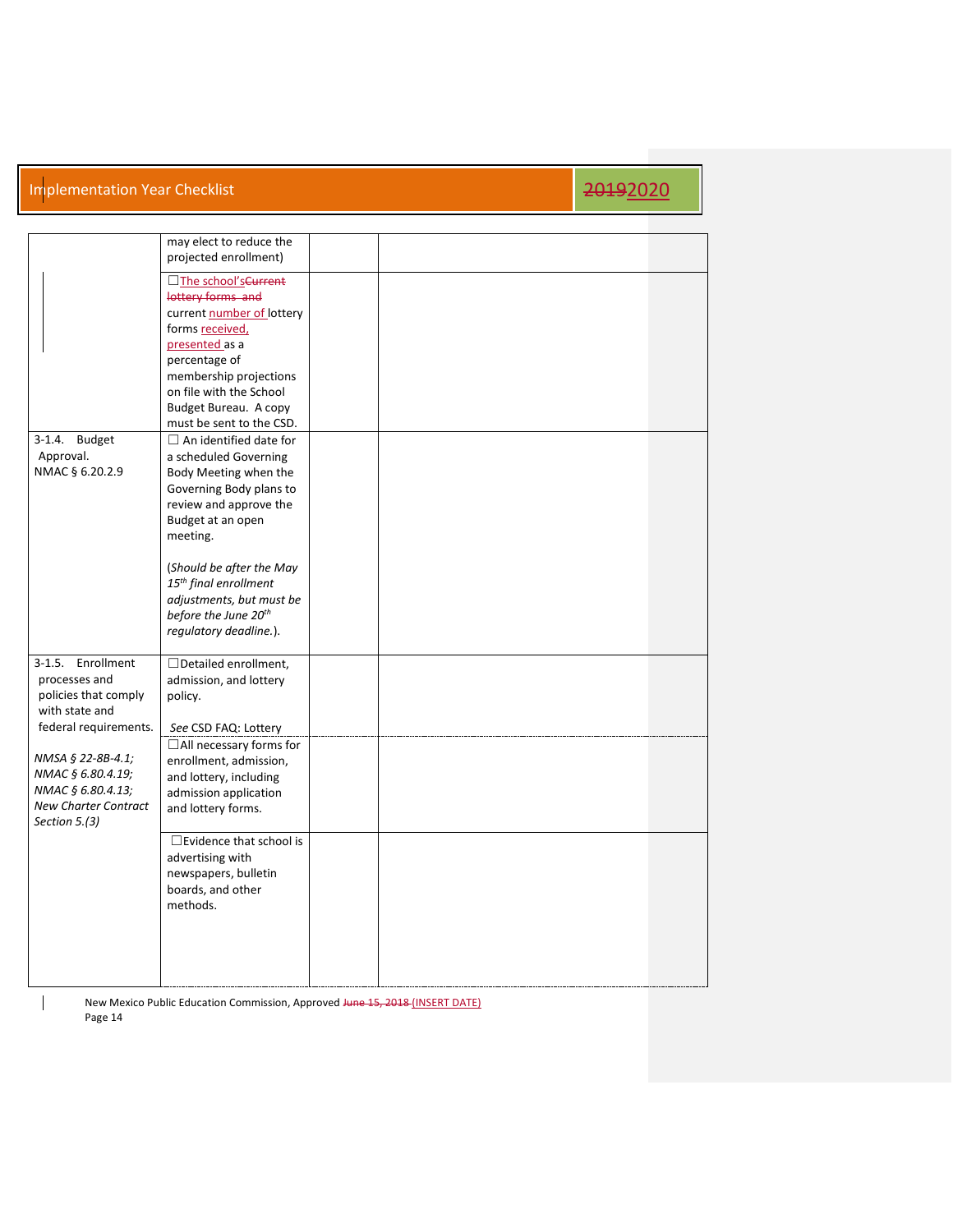| 3-1.6. Status report<br>on the development<br>and acquisition of<br>facilities that meet E-<br>Occupancy, NMCI<br>requirements, and<br>ownership/lease<br>requirements. | □ Provide status report<br>of all actions the school<br>has taken to identify an<br>appropriate facility.<br>If the school has<br>identified such a facility,<br>please provide the<br>following details:                                                                                                                                                                                                                                                                                                                                                                                                                                                                                |  |  |
|-------------------------------------------------------------------------------------------------------------------------------------------------------------------------|------------------------------------------------------------------------------------------------------------------------------------------------------------------------------------------------------------------------------------------------------------------------------------------------------------------------------------------------------------------------------------------------------------------------------------------------------------------------------------------------------------------------------------------------------------------------------------------------------------------------------------------------------------------------------------------|--|--|
| NMSA § 22-8B-4.2.                                                                                                                                                       | 1) Expected date of<br>receiving E-<br>Occupancy<br>certificate.<br>2) Any current<br>outstanding<br>construction items<br>that must be<br>completed before E-<br>Occupancy can occur.<br>3) NMCI score OR<br>expected date of<br>receiving NMCI<br>score.<br>4) Approval from PSFA<br>regarding<br>ownership/lease<br>requirements OR<br>identify outstanding<br>items that must be<br>completed before<br>PSFA approval can be<br>secured.<br>If the school has not<br>identified an appropriate<br>facility, please submit<br>detailed planned actions,<br>with timelines.<br>□ Provide evidence that<br>contact has been made<br>with PSFA regarding the<br>facilities plan and that |  |  |
|                                                                                                                                                                         | contact has been made<br>within the last 30 days.                                                                                                                                                                                                                                                                                                                                                                                                                                                                                                                                                                                                                                        |  |  |

New Mexico Public Education Commission, Approved Hune 15, 2018 (INSERT DATE) Page 15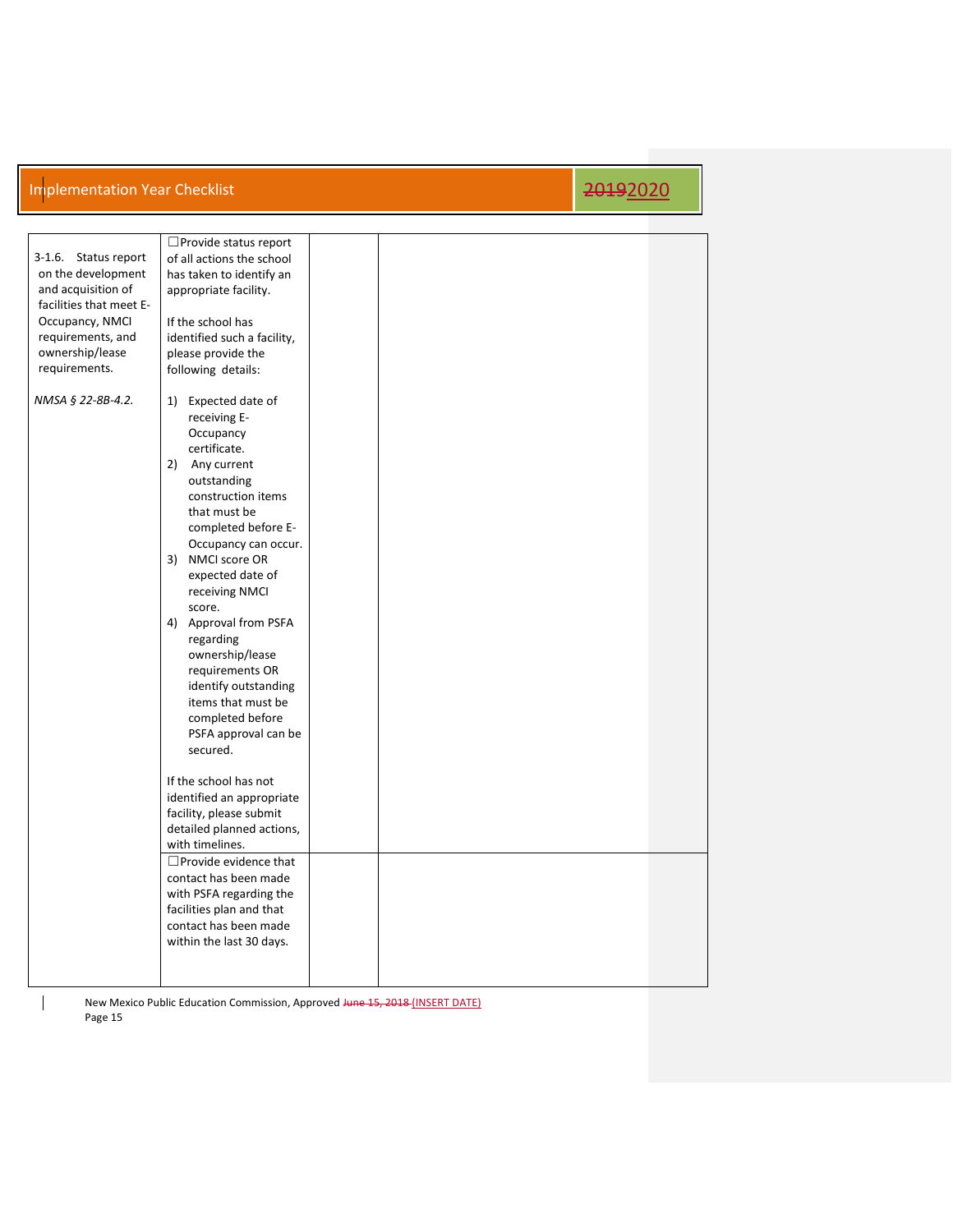| 3-1.7. Financial            | $\Box$ Acquire fully         |  |                                                                                                                                  |
|-----------------------------|------------------------------|--|----------------------------------------------------------------------------------------------------------------------------------|
| Control.                    | integrated accounting        |  | <b>Commented [SL5]:</b> Create first Box "Acquire fully integrated                                                               |
|                             | system to record and         |  | accounting system to record and report all financial transactions;                                                               |
|                             | report all financial         |  | meeting requirements as stipulated per NMAC 6.20.2, the Public<br>School Code, Chapter 22, NMSA, 1978 Compilation, and Generally |
|                             | transactions; meeting        |  | Accepted Accounting Principles (GAAP), and federal laws and                                                                      |
|                             | requirements as              |  | regulations                                                                                                                      |
|                             | stipulated per NMAC          |  |                                                                                                                                  |
|                             |                              |  |                                                                                                                                  |
|                             | 6.20.2, the Public School    |  |                                                                                                                                  |
|                             | Code, Chapter 22, NMSA,      |  |                                                                                                                                  |
|                             | 1978 Compilation, and        |  |                                                                                                                                  |
|                             | <b>Generally Accepted</b>    |  |                                                                                                                                  |
|                             | <b>Accounting Principles</b> |  |                                                                                                                                  |
|                             | (GAAP), and federal laws     |  |                                                                                                                                  |
|                             | and regulations              |  |                                                                                                                                  |
|                             | $\Box$ Provide adequate      |  |                                                                                                                                  |
|                             | <b>Internal Control</b>      |  |                                                                                                                                  |
|                             | Procedures                   |  |                                                                                                                                  |
|                             |                              |  |                                                                                                                                  |
|                             | NMAC $\frac{1}{2}$           |  |                                                                                                                                  |
|                             | $6.20.2.11 - 6.20.2.18$ .    |  |                                                                                                                                  |
|                             |                              |  |                                                                                                                                  |
|                             | $\Box$ Establish and         |  |                                                                                                                                  |
|                             | implement written            |  |                                                                                                                                  |
|                             | procurement procedures       |  |                                                                                                                                  |
|                             | consistent with state and    |  |                                                                                                                                  |
|                             | federal law and              |  |                                                                                                                                  |
|                             | regulations.                 |  |                                                                                                                                  |
|                             |                              |  |                                                                                                                                  |
|                             |                              |  |                                                                                                                                  |
|                             | NMAC § 6.20.2.17;            |  |                                                                                                                                  |
|                             | 34 CFR 74.44.                |  |                                                                                                                                  |
| 3-1.8. Mandatory            | □ Compulsory school          |  |                                                                                                                                  |
| operational policies        | Aattendance policies and     |  |                                                                                                                                  |
| and procedures have         | procedures.                  |  |                                                                                                                                  |
| been developed.             |                              |  |                                                                                                                                  |
|                             | NMSA § 22-12-2 et seq.       |  |                                                                                                                                  |
| <b>New Charter Contract</b> | □ Compulsory school          |  |                                                                                                                                  |
| Section 5.(3)               | attendance policies and      |  |                                                                                                                                  |
|                             | procedures - Provision to    |  |                                                                                                                                  |
|                             | conduct early                |  |                                                                                                                                  |
|                             | intervention for students    |  |                                                                                                                                  |
|                             | who have accumulated         |  |                                                                                                                                  |
|                             | five (5) and ten (10)        |  |                                                                                                                                  |
|                             | unexcused absences.          |  |                                                                                                                                  |
|                             | NMSA § 22-12-9.              |  |                                                                                                                                  |
|                             |                              |  |                                                                                                                                  |
|                             | $\Box$ Tobacco free policies |  |                                                                                                                                  |
|                             | and procedures.              |  |                                                                                                                                  |

New Mexico Public Education Commission, Approved Hune 15, 2018 (INSERT DATE) Page 16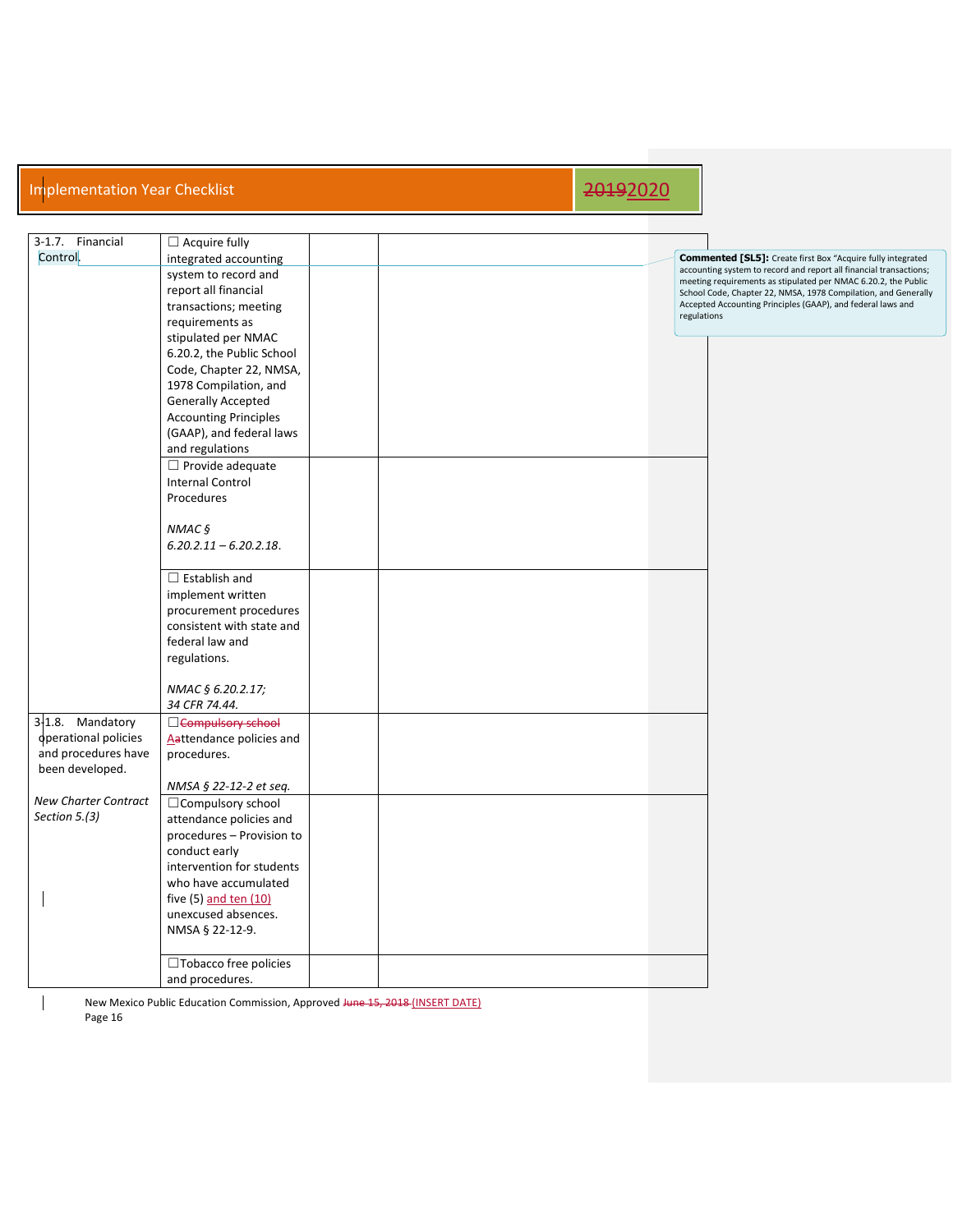## Implementation Year Checklist 2019 2019 2019 12:00 12:00 12:00 12:00 12:00 12:00 12:00 12:00 12:00 12:00 12:00

| NMAC § 6.12.4.                                       |  |  |
|------------------------------------------------------|--|--|
| □Bullying (including                                 |  |  |
| hazing) prevention                                   |  |  |
| policies and procedures.                             |  |  |
| NMAC § 6.12.7.                                       |  |  |
| □Dual credit policies and                            |  |  |
| procedures.                                          |  |  |
|                                                      |  |  |
| NMAC § 6.30.7.8.                                     |  |  |
|                                                      |  |  |
| □Distance learning                                   |  |  |
| policies and procedures.                             |  |  |
| NMAC § 6.30.8.                                       |  |  |
|                                                      |  |  |
| □ Grade change policies<br>and procedures.           |  |  |
|                                                      |  |  |
| NMAC § 6.30.10                                       |  |  |
| □Policies, procedures,                               |  |  |
| and any forms for                                    |  |  |
| ensuring parental access<br>to information regarding |  |  |
| professional                                         |  |  |
| qualifications of teachers,                          |  |  |
| instructional support<br>providers, and principals.  |  |  |
|                                                      |  |  |
| NMSA § 22-10A-16.                                    |  |  |
| $\Box$ Student information                           |  |  |
| system security policies                             |  |  |
| and procedures.                                      |  |  |
| NMAC § 6.19.5.8.                                     |  |  |
| □ Staff discipline policies                          |  |  |
| and procedures.                                      |  |  |
| NMAC § 6.69.2.8.                                     |  |  |
| □Policy, process, or plan                            |  |  |
| to disseminate "Code of                              |  |  |
|                                                      |  |  |

New Mexico Public Education Commission, Approved Hune 15, 2018 (INSERT DATE) Page 17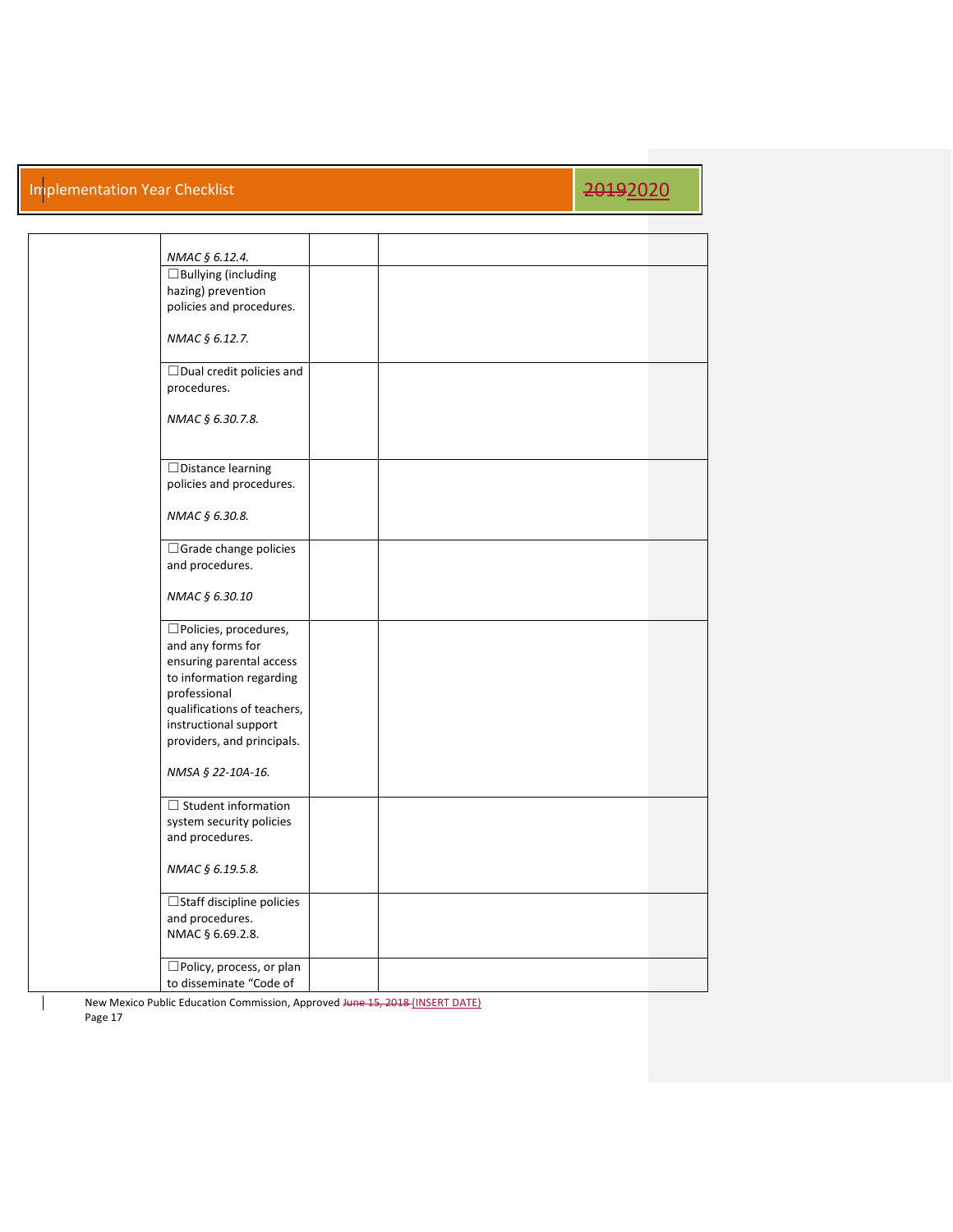### Implementation Year Checklist 2019 2019 2019 12:00 12:00 12:00 12:00 12:00 12:00 12:00 12:00 12:00 12:00 12:00

|                                                                                         | Ethics" and "Code of<br>Professional Conduct" to<br>all licensed employees.<br>$NMAC$ §<br>6.60.9.81., 6.60.9.9. |  |  |  |
|-----------------------------------------------------------------------------------------|------------------------------------------------------------------------------------------------------------------|--|--|--|
|                                                                                         | $\Box$ Policies and<br>procedures for<br>detention, suspension, or<br>expulsion.                                 |  |  |  |
|                                                                                         | NMAC § 6.11.2.12.                                                                                                |  |  |  |
|                                                                                         | □Student discipline<br>policies and procedures.                                                                  |  |  |  |
|                                                                                         | NMSA § 22-5-4.3.<br>NMAC § 6.11.2.1, et seq.                                                                     |  |  |  |
|                                                                                         | □Student Handbook.                                                                                               |  |  |  |
|                                                                                         | □Staff Handbook.                                                                                                 |  |  |  |
|                                                                                         | $\Box$ Status report on<br>implementation of<br>curriculum development<br>plan.                                  |  |  |  |
| $3-1.9.$<br>Curriculum<br>plan.<br>NMAC 6.29.1.9.                                       | $\Box$ Status report on<br>implementation of<br><b>Special Population</b><br>Development Plans.                  |  |  |  |
| 3-1.10. Protocols and<br>Policies for<br>Implementation of<br>RTI and SAT<br>processes. | RTI & SAT policies and<br>procedures.                                                                            |  |  |  |
| NMAC § 6.29.1.9;<br><b>Rtl State Guidance</b><br>Manual.                                |                                                                                                                  |  |  |  |
| 3-1.11. Special<br><b>Education.</b> Serving<br>pecial Populations                      | □ELL services. --Provide<br>evidence an assurance<br>that the school has                                         |  |  |  |

New Mexico Public Education Commission, Approved Hune 15, 2018 (INSERT DATE) Page 18

 $\mathcal{L}$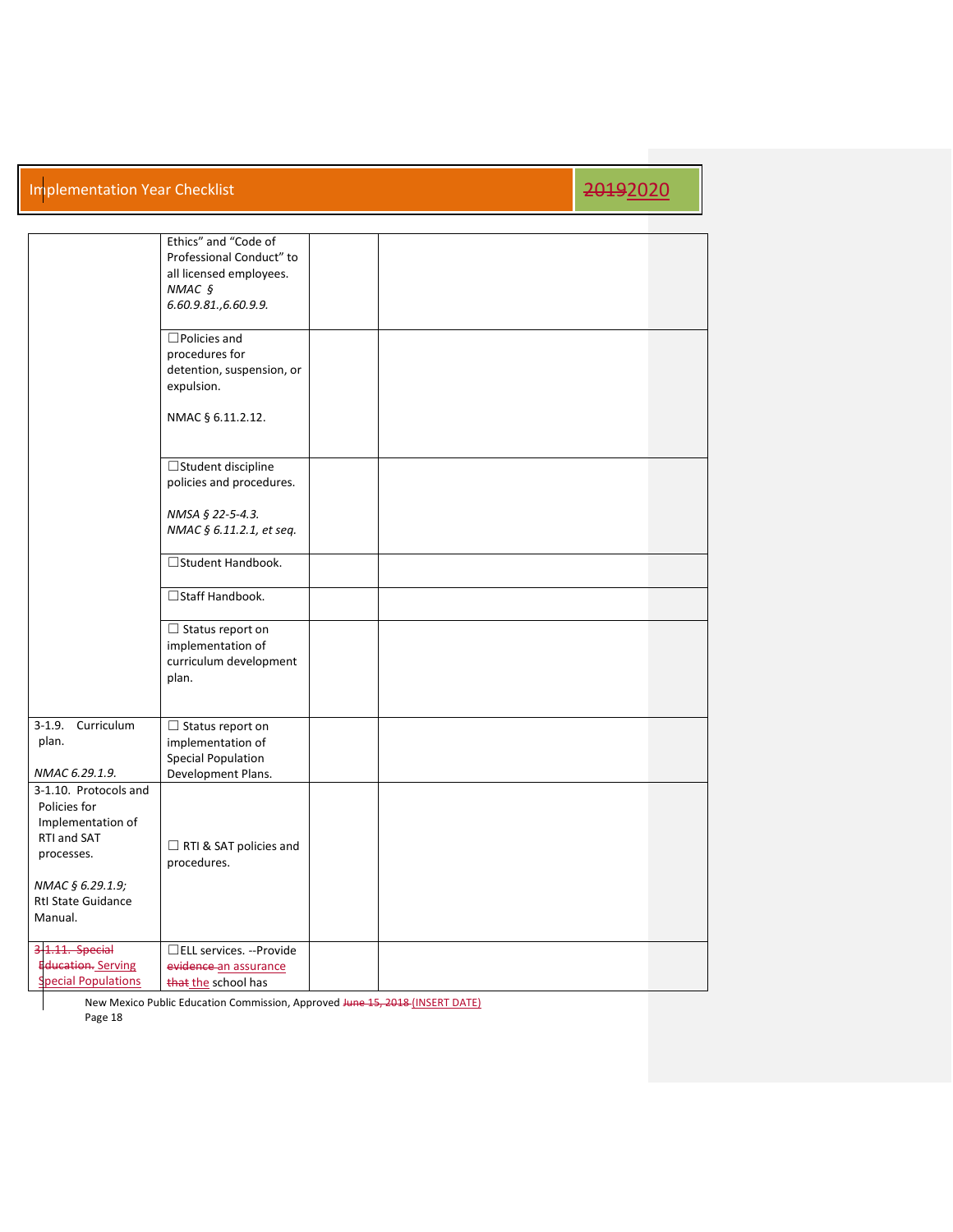|                       | consulted with the              |  |  |
|-----------------------|---------------------------------|--|--|
| <b>IDEA 2004:</b>     | Language CultureELL             |  |  |
| 29 U.S.C. § 701       | Bureau and or reviewed          |  |  |
| (otherwise known as   | the relevant technical          |  |  |
| Section 504 of the    | assistance manuals from         |  |  |
| Rehabilitation Act of | the Bureau's webpage.           |  |  |
| $1973$ );             |                                 |  |  |
| NMSA § 22-13-5 -- 22- | Through the CSD-                |  |  |
| 13-8; NMSA 22-13-5 -- | provided implementation         |  |  |
| $22 - 13 - 8$ );      | training and/or individual      |  |  |
| NMAC 6.29.1.9;        | school or group                 |  |  |
| NMAC § 6.29.5.1, et   | consultation, a school is       |  |  |
| seq.;                 | required to show                |  |  |
| NMAC § 6.31.2, et     | consultation with the           |  |  |
| seq;                  | Language and Culture            |  |  |
| NMAC § 6.10.8.9;      | Bureau.                         |  |  |
| New Charter Contract  |                                 |  |  |
| Section 5.(3)         | $\Box$ Special Education and    |  |  |
|                       | 504 Services. --Provide         |  |  |
|                       | evidence that an                |  |  |
|                       | assurance the school has        |  |  |
|                       | consulted with the              |  |  |
|                       | <b>Special Education Bureau</b> |  |  |
|                       | or reviewed information         |  |  |
|                       | from the Bureau's               |  |  |
|                       | website, specifically           |  |  |
|                       | meeting all IDEA and 504        |  |  |
|                       | requirements. and               |  |  |
|                       | discussed IDEA and 504          |  |  |
|                       | requirements.                   |  |  |
|                       |                                 |  |  |
|                       | <b>Through the CSD-</b>         |  |  |
|                       | provided implementation         |  |  |
|                       | training and/or individual      |  |  |
|                       | school or group                 |  |  |
|                       | consultation, a school is       |  |  |
|                       | required to show                |  |  |
|                       | consultation with the           |  |  |
|                       | <b>Special Education</b>        |  |  |
|                       | Bureau.                         |  |  |
|                       |                                 |  |  |
|                       | <b>Special Education and</b>    |  |  |
|                       | 504 Services. - Provide         |  |  |
|                       | evidence that school has        |  |  |
|                       | consulted with the              |  |  |
|                       | <b>Special Education Bureau</b> |  |  |

New Mexico Public Education Commission, Approved Hune 15, 2018 (INSERT DATE) Page 19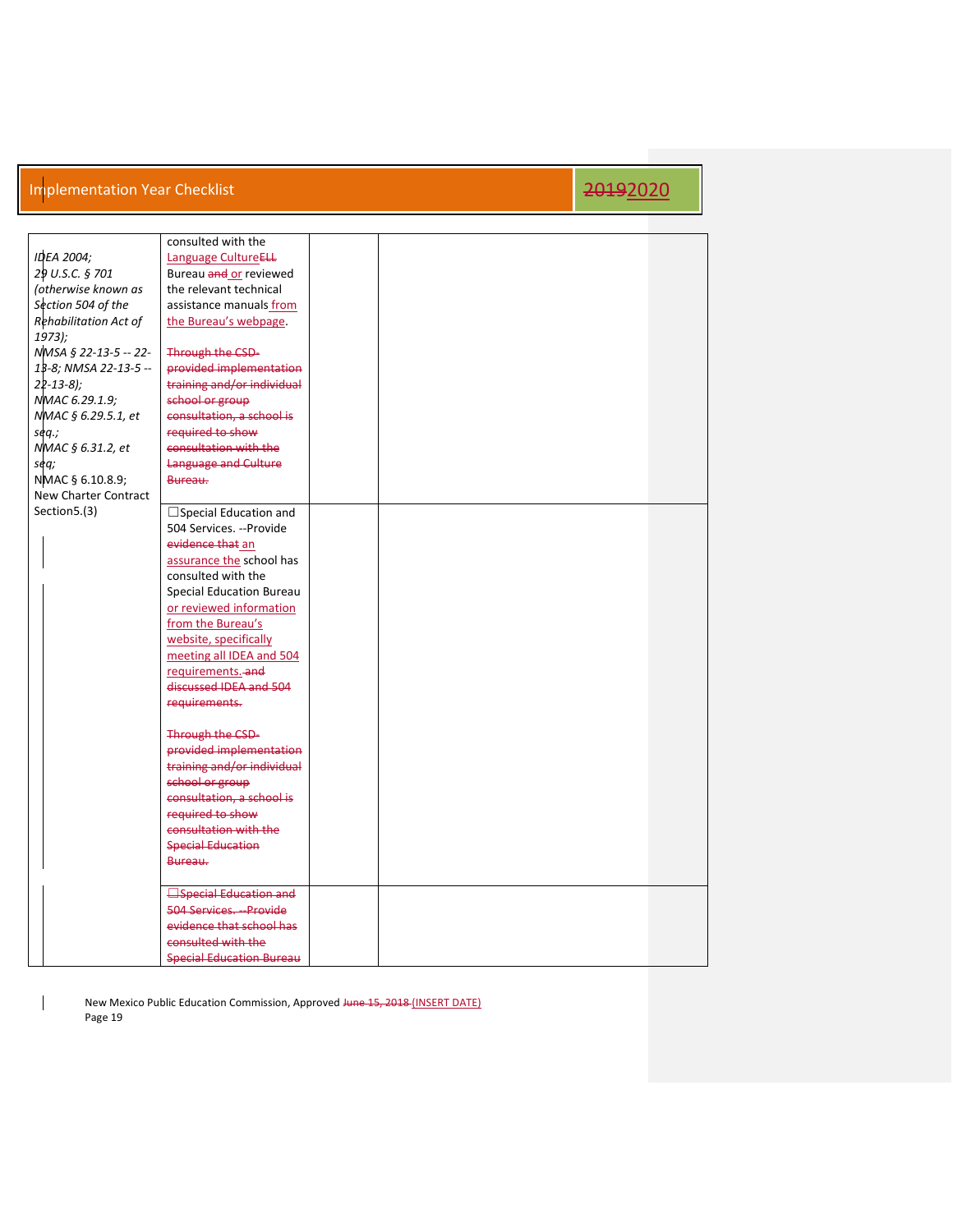| and discussed IDEA and           |                                         |  |
|----------------------------------|-----------------------------------------|--|
| 504 requirements.                |                                         |  |
|                                  |                                         |  |
| Through the CSD-                 |                                         |  |
| provided implementation          |                                         |  |
| training and/or individual       |                                         |  |
|                                  |                                         |  |
| school or group                  |                                         |  |
| consultation, a school is        |                                         |  |
| required to show                 |                                         |  |
| consultation with the            |                                         |  |
| <b>Special Education</b>         |                                         |  |
| Bureau.                          |                                         |  |
|                                  |                                         |  |
|                                  |                                         |  |
| $\Box$ Indian Education -        |                                         |  |
| Provide evidence an              |                                         |  |
| assurancethat the school         |                                         |  |
| has consulted with the           |                                         |  |
| <b>Indian Education Division</b> |                                         |  |
| to determine the need            |                                         |  |
|                                  |                                         |  |
| for and if necessary, to         |                                         |  |
| develop any needed               |                                         |  |
| Native American policies,        |                                         |  |
| procedures, and                  |                                         |  |
| memorandums.                     |                                         |  |
|                                  |                                         |  |
| (Through the CSD-                |                                         |  |
| provided implementation          |                                         |  |
| training and/or individual       |                                         |  |
| school or group                  |                                         |  |
| consultation, a school is        |                                         |  |
| required to show                 |                                         |  |
| consultation with the            |                                         |  |
| <b>Indian Education Division</b> |                                         |  |
| This is required                 |                                         |  |
| regardless of whether a          |                                         |  |
| school will be seeking to        |                                         |  |
| provide a culturally-            |                                         |  |
| relevant or maintenance          |                                         |  |
| and revitalization               |                                         |  |
|                                  |                                         |  |
| program.)                        |                                         |  |
|                                  |                                         |  |
| NMSA § 22-23A (Indian            |                                         |  |
| Education Act).                  |                                         |  |
| NMAC § 6.10.8.9.                 |                                         |  |
| NMAC § 6.35.2                    |                                         |  |
|                                  | SUMMARY REPORT - ITEMS DUE BY MARCH 1st |  |
|                                  |                                         |  |

New Mexico Public Education Commission, Approved Hune 15, 2018 (INSERT DATE) Page 20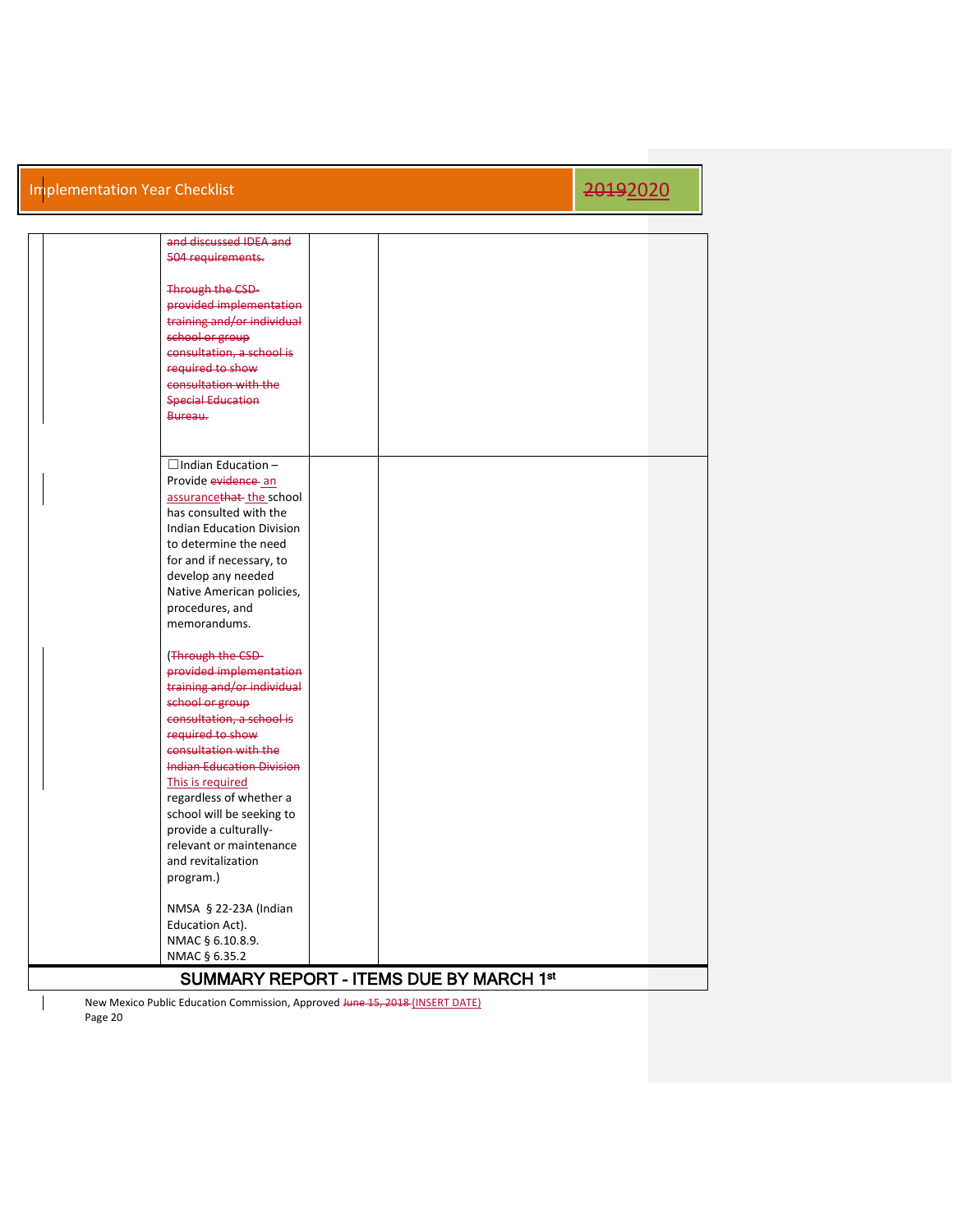| 3-1.12.3-1.11. Confe |  |  |
|----------------------|--|--|
|                      |  |  |
| rence, discussion,   |  |  |
| and review of any    |  |  |
| findings, issues, or |  |  |
| concerns.            |  |  |

| <b>INDICATORS</b>                                                                                    | <b>DOCUMENTATION</b>                                                                                                                                                                                                                            | Date<br>Complete | <b>FINDINGS/COMMENTS</b> |  |  |  |
|------------------------------------------------------------------------------------------------------|-------------------------------------------------------------------------------------------------------------------------------------------------------------------------------------------------------------------------------------------------|------------------|--------------------------|--|--|--|
| <b>ITEMS DUE BY MAY 15th.</b>                                                                        |                                                                                                                                                                                                                                                 |                  |                          |  |  |  |
| 5-15.1. Resolve all<br>findings with the<br>Implementation Year<br>Checklist.                        | $\Box$ Revised policies and<br>additional<br>documentation to<br>address and resolve all<br>findings, issues, and<br>concerns identified in the<br>March 1 <sup>st</sup> review or<br>discussed during the<br>March 1 <sup>st</sup> conference. |                  |                          |  |  |  |
| 5-15.2.Director /<br>Principal<br>/Administrator in<br>place and holds<br>administrative<br>license. | $\Box$ Copy of<br>administrator's license(s)<br>or plan for obtaining<br>licensure within 90 days<br>of contract effective<br>date.                                                                                                             |                  |                          |  |  |  |
| NMSA § 22-10A-3;<br>NMSA § 22-8B-10.                                                                 | $\Box$ Signed contract with<br>position description.                                                                                                                                                                                            |                  |                          |  |  |  |

New Mexico Public Education Commission, Approved Hune 15, 2018 (INSERT DATE) Page 21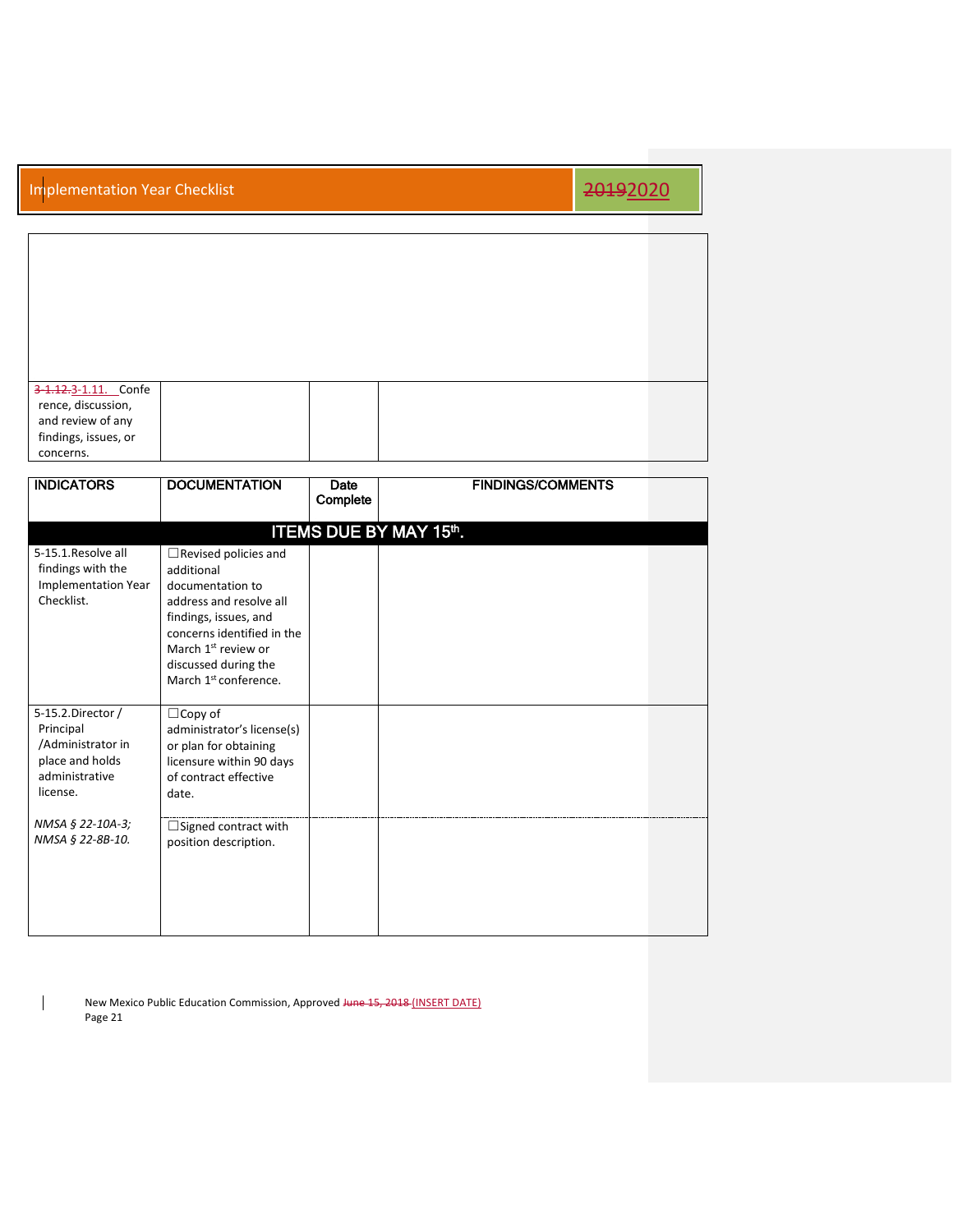| <b>Implementation Year Checklist</b>                                                                                                                                                                                                                                                                                                                                         |                                                                                                                                                                                                                                        | 20192020 |                                                                                                                                                                                                                   |
|------------------------------------------------------------------------------------------------------------------------------------------------------------------------------------------------------------------------------------------------------------------------------------------------------------------------------------------------------------------------------|----------------------------------------------------------------------------------------------------------------------------------------------------------------------------------------------------------------------------------------|----------|-------------------------------------------------------------------------------------------------------------------------------------------------------------------------------------------------------------------|
|                                                                                                                                                                                                                                                                                                                                                                              |                                                                                                                                                                                                                                        |          |                                                                                                                                                                                                                   |
| 5-15.3. Membership<br>Projections &<br>Enrollment.<br>NMSA § 22-8-12.1.                                                                                                                                                                                                                                                                                                      | $\square$ Provide an update on<br>lottery form submissions<br>or current enrollment by<br>grade level and as a<br>percentage of the March<br>1 <sup>st</sup> projected enrollment.                                                     |          |                                                                                                                                                                                                                   |
| 5-15.4. First Year<br><b>Operating Budget in</b><br>place.<br>NMSA § 22-8-11.                                                                                                                                                                                                                                                                                                | $\Box$ A Charter School<br>Operating Budget (form<br>901BCS-10) on file that<br>aligns with current<br>enrollment and that has<br>been submitted to the<br>CSD.                                                                        |          |                                                                                                                                                                                                                   |
| 5-15.5. Access to<br>OBMS.<br>NMAC § 6.20.2.10.                                                                                                                                                                                                                                                                                                                              | □OBMS User Form on<br>file to allow access to<br>OBMS (BAR submissions,<br>approvals, etc.). Evidence<br>must be provided to CSD.                                                                                                      |          |                                                                                                                                                                                                                   |
| 5-15.6.An electronic<br>system for<br>management of<br>financial data has<br>been implemented<br>nd meets all<br>requirements as<br>stipulated per NMAC<br>.20.2, the Public<br>chool Code, Chapter<br>2, NMSA, 1978<br><b>Compilation</b> , and<br><b>Generally Accepted</b><br><b>Accounting Principles</b><br>(GAAP), and federal<br>laws and regulations.<br>$5 - 15.7.$ | $\Box$ Provide name of<br>software the school plans<br>on using and name of<br>entity that publishes,<br>manages, or operates the<br>software.<br>□Provide evidence<br>software includes<br>encumbrance tracking.<br>NMAC 6.20.2.9 (F) |          | Formatted: List Paragraph, Numbered + Level: 1 +<br>Numbering Style: 1, 2, 3,  + Start at: $1 +$ Alignment: Left +<br>Aligned at: 0" + Indent at: 0.05"<br>Formatted: Font: (Default) +Body (Calibri), Not Italic |
| 5-15.6.5-15.8.An<br>electronic system for<br>management of<br>student data has<br>been implemented<br>and is compatible<br>with STARS.                                                                                                                                                                                                                                       | $\square$ Provide name of<br>software the school plans<br>on using and name of<br>entity that publishes,<br>manages, or operates the<br>software.                                                                                      |          |                                                                                                                                                                                                                   |

New Mexico Public Education Commission, Approved Hune 15, 2018 (INSERT DATE) Page 22

 $\overline{\phantom{a}}$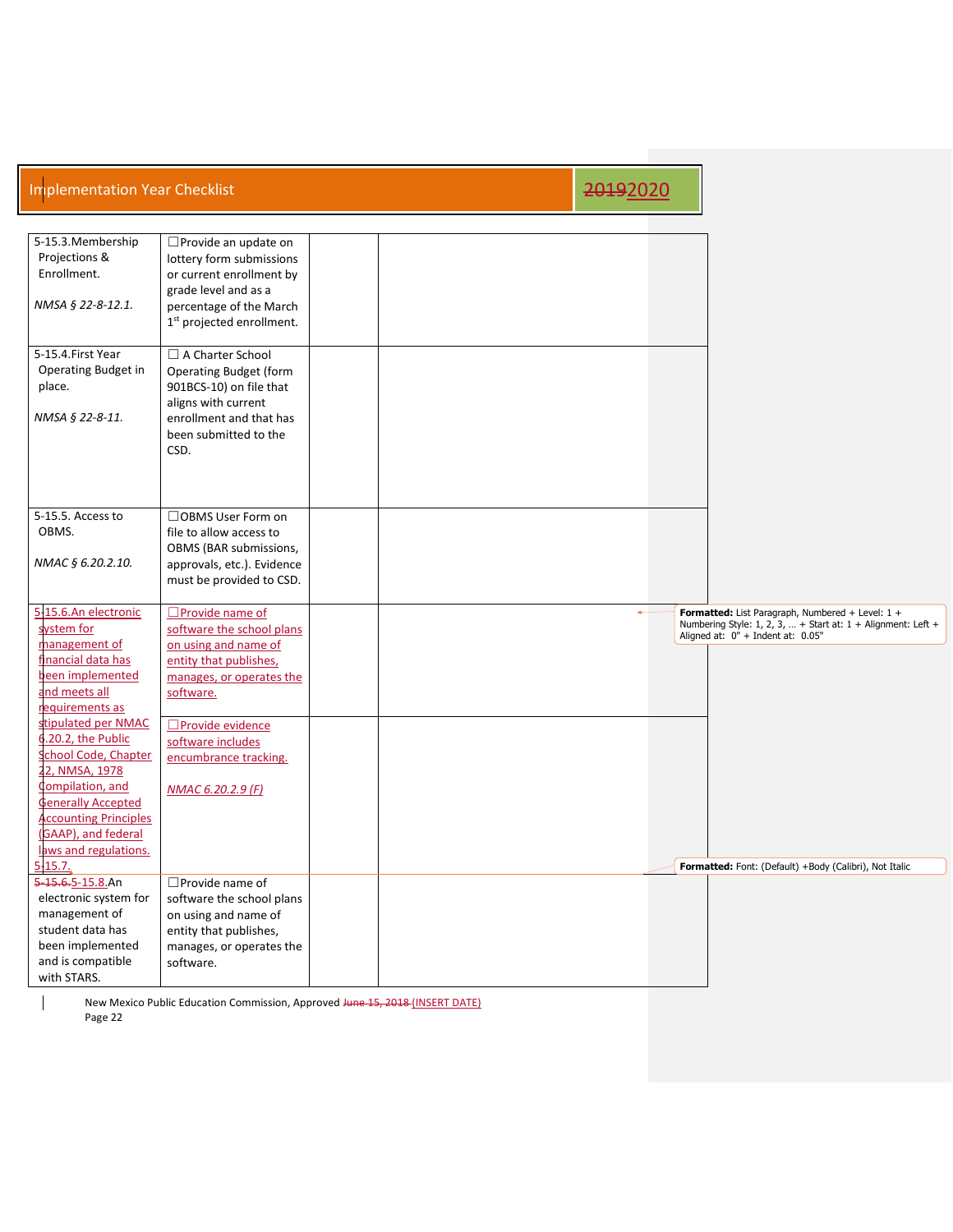| NMSA § 22-10A-19.2.         | □ Provide evidence<br>software is compatible<br>with STARS. |  |  |
|-----------------------------|-------------------------------------------------------------|--|--|
|                             |                                                             |  |  |
| 5-15.7.5-15.9.Assessm       | $\Box$ Should the school wish                               |  |  |
| ent Plan Developed.         | to provide Interim                                          |  |  |
|                             | assessments the school                                      |  |  |
| NMAC § 6.80.4.9(E).         | must provide evidence                                       |  |  |
|                             | that interim assessments                                    |  |  |
|                             | have been identified and                                    |  |  |
|                             | budgeted, and that there                                    |  |  |
|                             | has been contact with an                                    |  |  |
|                             | identified assessment                                       |  |  |
|                             | company.                                                    |  |  |
|                             |                                                             |  |  |
|                             | $\Box$ Provide plan and                                     |  |  |
|                             | schedule for                                                |  |  |
|                             | administration of interim                                   |  |  |
|                             | assessment(s) and for                                       |  |  |
|                             | administration of PARCC,                                    |  |  |
|                             | W-IDA / W-APT / ACCESS                                      |  |  |
|                             | or any other planned                                        |  |  |
|                             | assessments.                                                |  |  |
| 5-15.8.5-15.10.Staffin      | $\Box$ Status report on                                     |  |  |
| g Plan.                     | recruitment and hiring to                                   |  |  |
|                             | meet staffing plan                                          |  |  |
|                             | provided in application.                                    |  |  |
|                             | $\overline{\Box}$ Timelines to secure                       |  |  |
|                             | licensing and                                               |  |  |
|                             | backgrounds for each                                        |  |  |
|                             | prospective staff                                           |  |  |
|                             | member.                                                     |  |  |
|                             | $\Box$ Special education                                    |  |  |
|                             | staffing plan / contracts.                                  |  |  |
|                             |                                                             |  |  |
| 5-15.9.5-15.11. Profess     | □ Plan and forms to                                         |  |  |
| ional development           | implement professional                                      |  |  |
| plan.                       | development plans                                           |  |  |
|                             | (PDPs) for individual                                       |  |  |
|                             | teachers.                                                   |  |  |
| <b>New Charter Contract</b> |                                                             |  |  |
| Section 5.(3)               | NMAC § 6.65.2.8;                                            |  |  |
|                             | NMAC § 6.30.5.13;                                           |  |  |
|                             | NMAC § 6.30.12.11.                                          |  |  |
|                             |                                                             |  |  |

New Mexico Public Education Commission, Approved Hune 15, 2018 (INSERT DATE) Page 23

 $\overline{\phantom{a}}$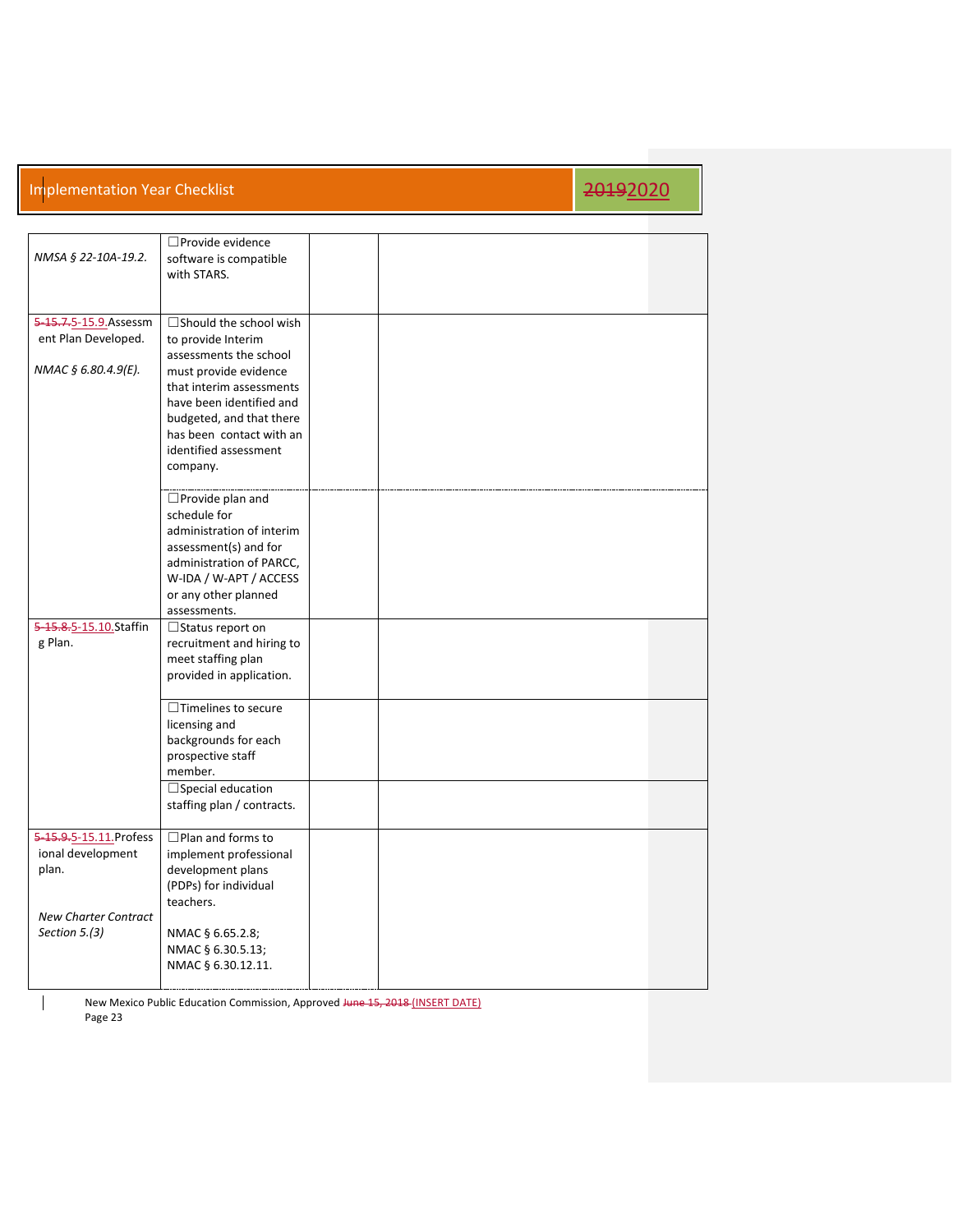|                                           | $\Box$ Mentorship program<br>and any necessary forms<br>or tools to be used for |  |  |
|-------------------------------------------|---------------------------------------------------------------------------------|--|--|
|                                           | novice teachers.                                                                |  |  |
|                                           | NMAC § 6.60.10.                                                                 |  |  |
|                                           | $\Box$ Plan and forms to<br>implement professional                              |  |  |
|                                           | development plans                                                               |  |  |
|                                           | (PDPs) for all individual                                                       |  |  |
|                                           | teachers.                                                                       |  |  |
|                                           |                                                                                 |  |  |
|                                           | NMAC § 6.65.2.8;                                                                |  |  |
|                                           | NMAC § 6.30.5.13;                                                               |  |  |
|                                           | NMAC § 6.30.12.11.                                                              |  |  |
| 5-15.10.5-15.12.Empl                      | $\square$ Employee benefits                                                     |  |  |
| oyee benefits and                         | coverage (may include                                                           |  |  |
| Risk Insurance                            | basic life and accidental                                                       |  |  |
| coverage through the<br>New Mexico Public | death &                                                                         |  |  |
| Schools Insurance                         | dismemberment,                                                                  |  |  |
| Authority (NMPSIA).                       | voluntary life, long term<br>disability, two medical                            |  |  |
|                                           | plans, a dental plan with                                                       |  |  |
| NMSA § 22-8B-9;                           | basic and comprehensive                                                         |  |  |
| NMAC § 6.50.1 et.                         | coverage, and a vision                                                          |  |  |
| seq;                                      | plan).                                                                          |  |  |
| <b>New Charter Contract</b>               |                                                                                 |  |  |
| Section $6.(3)$                           | $\Box$ Risk coverage policy                                                     |  |  |
|                                           | (may include property                                                           |  |  |
|                                           | insurance, liability                                                            |  |  |
|                                           | insurance, workers'                                                             |  |  |
|                                           | compensation, student<br>catastrophic insurance,                                |  |  |
|                                           | student accident                                                                |  |  |
|                                           | insurance, boiler &                                                             |  |  |
|                                           | machinery insurance, and                                                        |  |  |
|                                           | underground storage                                                             |  |  |
|                                           | tanks coverage).                                                                |  |  |
| 5-15.11.5-15.13. Healt                    | $\Box$ Health services policies                                                 |  |  |
| h, Safety, and                            | and procedures.                                                                 |  |  |
| <b>Wellness Policy</b>                    |                                                                                 |  |  |
| Requirements                              | NMAC § 6.12.2;                                                                  |  |  |
|                                           | <b>Wellness Policy Guidance</b>                                                 |  |  |
| NMAC 6.29.1.9(0)(6)                       | Document.                                                                       |  |  |

New Mexico Public Education Commission, Approved Hune 15, 2018 (INSERT DATE) Page 24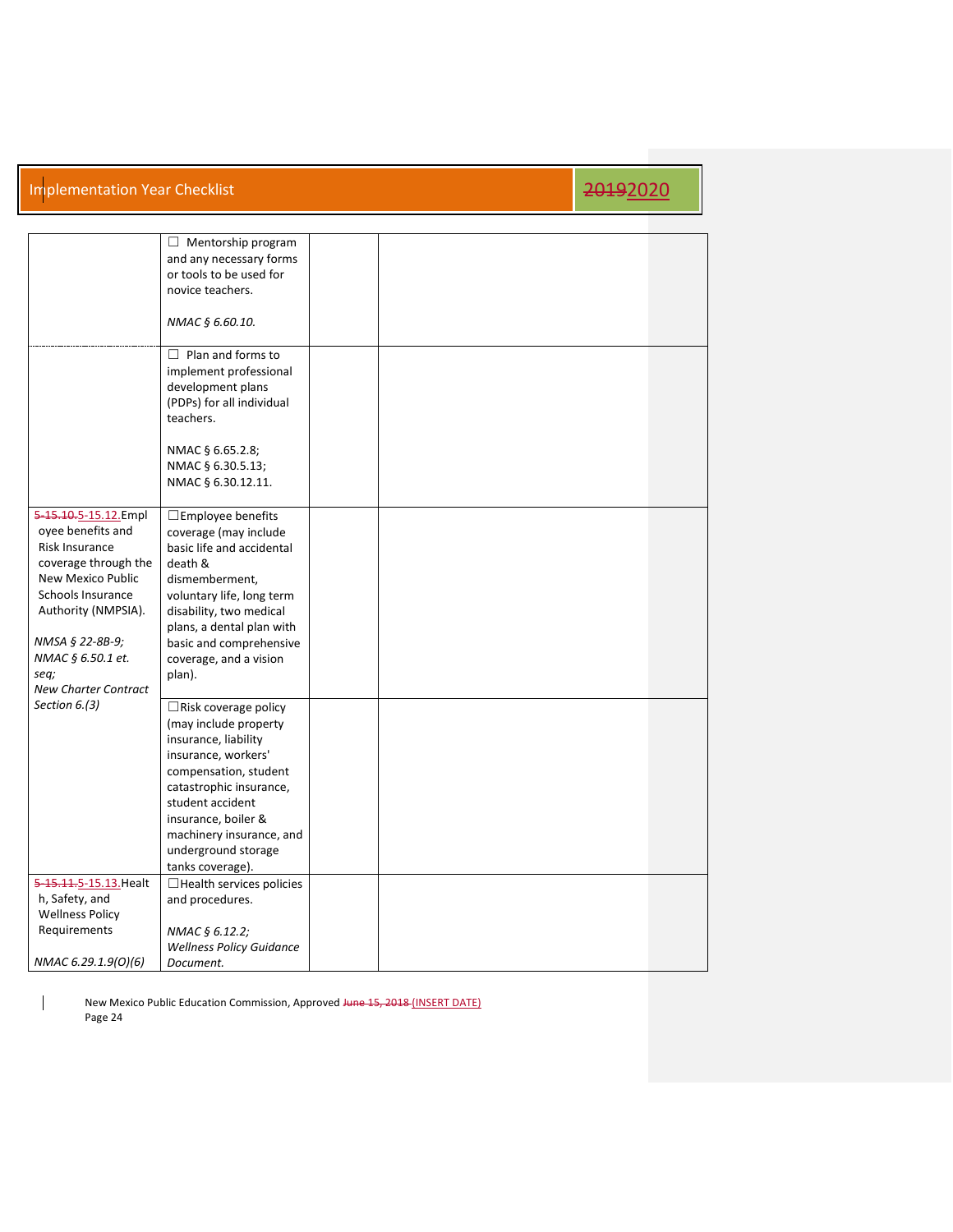| NMAC § 6.12.1, et seq.    | $\square$ School has provided   |  |  |
|---------------------------|---------------------------------|--|--|
| NMSA § 30-7-2.1           | evidence that it has            |  |  |
| NMSA § 32A-2-33           | developed wellness              |  |  |
|                           |                                 |  |  |
| <b>Wellness Policy</b>    | policies and procedures         |  |  |
| <b>Guidance Document;</b> | pursuant to NMAC §              |  |  |
| Safe Schools Policy       | 6.12.6 and submitted            |  |  |
| <b>Guidance Document;</b> | these to the Safe and           |  |  |
| <b>Health Education</b>   | <b>Healthy Schools Wellness</b> |  |  |
| <b>Guidance Document;</b> | Bureau for review.              |  |  |
|                           |                                 |  |  |
| <b>Homeless Policy</b>    |                                 |  |  |
| <b>Guidance Document;</b> |                                 |  |  |
| <b>Charter Contract</b>   | NMAC § 6.12.6;                  |  |  |
|                           | <b>Wellness Policy Guidance</b> |  |  |
|                           | Document.                       |  |  |
|                           | $\Box$ School has provided      |  |  |
|                           |                                 |  |  |
|                           | evidence that it has            |  |  |
|                           | developed an initial Safe       |  |  |
|                           | School Plan pursuant to         |  |  |
|                           | NMAC § 6.12.6 and               |  |  |
|                           | submitted it to the             |  |  |
|                           | <b>Coordinated School</b>       |  |  |
|                           |                                 |  |  |
|                           | <b>Health and Wellness</b>      |  |  |
|                           | Bureau for review.              |  |  |
|                           |                                 |  |  |
|                           | NMAC § 6.12.6;                  |  |  |
|                           | Safe Schools Guidance           |  |  |
|                           | Document.                       |  |  |
|                           | $\Box$ Plan for                 |  |  |
|                           |                                 |  |  |
|                           | implementation of               |  |  |
|                           | required emergency              |  |  |
|                           | drills, including dates and     |  |  |
|                           | types of drills for the         |  |  |
|                           | school year.                    |  |  |
|                           |                                 |  |  |
|                           | NMSA §22-13-14                  |  |  |
|                           |                                 |  |  |
|                           | $\Box$ Gun free schools         |  |  |
|                           | policy.                         |  |  |
|                           |                                 |  |  |
|                           | NMSA § 30-7-2.1;                |  |  |
|                           | NMSA § 32A-2-33.                |  |  |
|                           | $\Box$ Health and wellness      |  |  |
|                           |                                 |  |  |
|                           | curriculum, scope and           |  |  |
|                           | sequence that aligns to         |  |  |
|                           | the NM content                  |  |  |
|                           | standards for the grades        |  |  |
|                           | served.                         |  |  |
|                           |                                 |  |  |
|                           |                                 |  |  |

New Mexico Public Education Commission, Approved Hune 15, 2018 (INSERT DATE) Page 25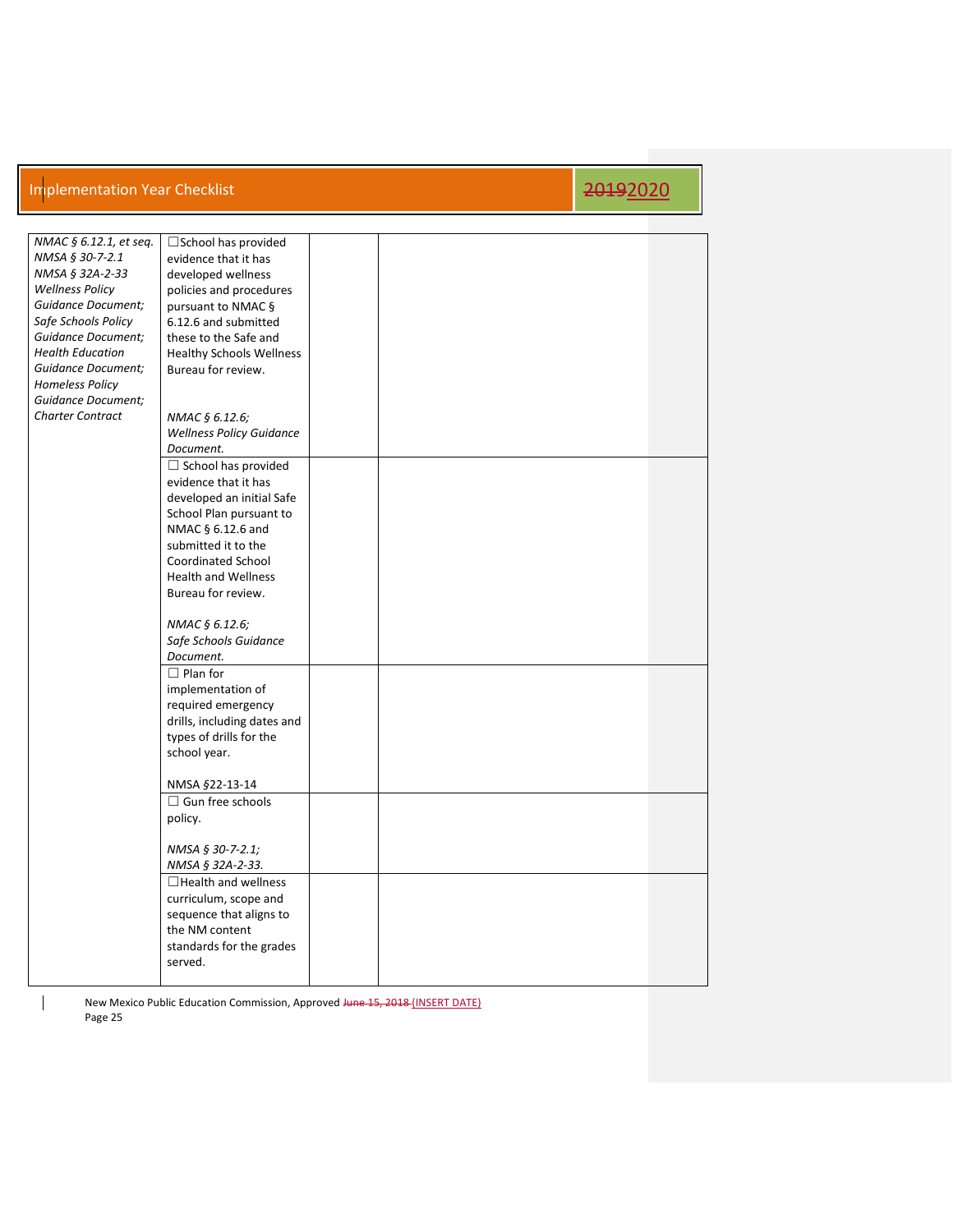## Implementation Year Checklist 2019 2019 2019 12:00 12:00 12:00 12:00 12:00 12:00 12:00 12:00 12:00 12:00 12:00

|                                                                              | NMAC § 6.29.6.1 et. seq.;<br><b>Health Education</b><br>Guidance Document.                                                         |  |  |
|------------------------------------------------------------------------------|------------------------------------------------------------------------------------------------------------------------------------|--|--|
|                                                                              | □Physical education<br>curriculum, scope and<br>sequence, that aligns to<br>the NM content<br>standards for the grades<br>served.  |  |  |
|                                                                              | NMAC § 6.29.9.1 et. seq.                                                                                                           |  |  |
|                                                                              | $\Box$ Homeless youth<br>complaint policy and<br>Notice of Rights.                                                                 |  |  |
|                                                                              | NMAC § 6.10.3.9 (D).                                                                                                               |  |  |
|                                                                              | $\Box$ Homeless education<br>and assistance policies<br>and procedures, to<br>include McKinney Vento<br><b>Dispute Resolution.</b> |  |  |
|                                                                              | <b>Homeless Policy</b><br>Guidance Document, NM<br><b>Educational Stability</b><br>Guidelines. -                                   |  |  |
|                                                                              | $\Box$ Immunizations<br>policies and procedures.                                                                                   |  |  |
|                                                                              | NMAC § 6.12.2.8.                                                                                                                   |  |  |
|                                                                              | □ Pest Control policies &<br>procedures.                                                                                           |  |  |
|                                                                              | NMAC 6.29.1.9(P)(6).                                                                                                               |  |  |
| 5-15.12.5-15.14.Speci<br>al Education. Serving<br><b>Special Populations</b> | $\Box$ School special<br>education & 504 policies<br>and procedures.                                                               |  |  |
| IDEA 2004;<br>29 U.S.C. § 701<br>(otherwise known as                         | $\Box$ Completed special<br>education template.                                                                                    |  |  |

New Mexico Public Education Commission, Approved Hune 15, 2018 (INSERT DATE) Page 26

 $\overline{\phantom{a}}$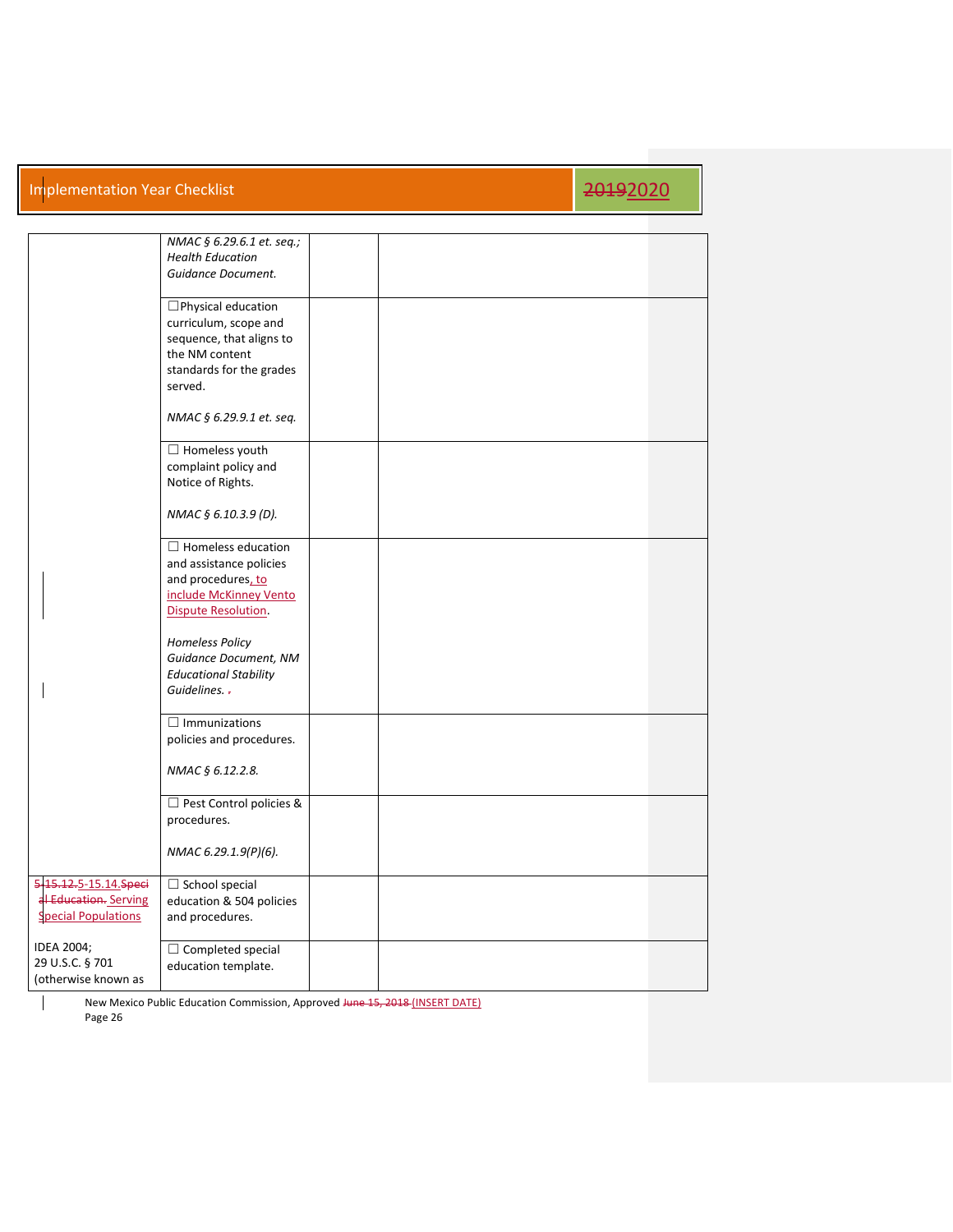| Section 504 of the<br>Rehabilitation Act of<br>$1973$ :<br>NMSA § 22-13-5;<br>NMSA § 22-13-8);<br>NMAC 6.29.1.9;<br>NMAC § 6.29.5.1, et<br>seq.;                        | Memorandum from<br>Director Baca, NM<br><b>Special Education Bureau</b><br>to Charter School<br>Administrators (June 2,<br>2014).                                                                                                                                             |  |  |  |
|-------------------------------------------------------------------------------------------------------------------------------------------------------------------------|-------------------------------------------------------------------------------------------------------------------------------------------------------------------------------------------------------------------------------------------------------------------------------|--|--|--|
| NMAC § 6.31.2, et<br>seq.                                                                                                                                               | $\Box$ Procedures and any<br>necessary forms for<br>tracking special<br>education ancillary and<br>direct services.                                                                                                                                                           |  |  |  |
|                                                                                                                                                                         | $\Box$ School ELL policies<br>and procedures.                                                                                                                                                                                                                                 |  |  |  |
|                                                                                                                                                                         | $\Box$ Copies of all forms<br>and surveys to be used in<br>the application of the ELL<br>policies and procedures.                                                                                                                                                             |  |  |  |
| 5-15.13.5-15.15.Schoo<br>I Directed Program<br>Time Requirements.<br>NMSA § 22-8-9;<br>NMSA § 22-2-8.1;<br>NMAC 6.29.1.9(J);<br><b>Instructional Hour</b><br>Worksheet. | $\Box$ Provide a school<br>schedule, calendar, or<br>any other necessary<br>documentation that<br>ensures minimum school<br>directed program time is<br>provided for the grades<br>served and adequate<br>instructional time is<br>provided to support the<br>school program. |  |  |  |
| 5-15.14.5-15.16. High<br>school and middle<br>school requirements.<br>(This indicator is<br>applicable only to<br>schools that serve                                    | $\Box$ Graduation<br>requirements. (Only<br>applicable for schools<br>that serve grade 12)<br>NMSA § 22-13-1.1                                                                                                                                                                |  |  |  |
| grades 6-12.)<br><b>New Charter Contract</b><br>Section 5.(3)                                                                                                           | $\Box$ Next Step Plan forms,<br>policies and procedures.<br>(Only applicable for<br>schools that serve grades<br>$8-12$ ).<br>NMSA § 22-13-1.1                                                                                                                                |  |  |  |
|                                                                                                                                                                         |                                                                                                                                                                                                                                                                               |  |  |  |

New Mexico Public Education Commission, Approved Hune 15, 2018 (INSERT DATE) Page 27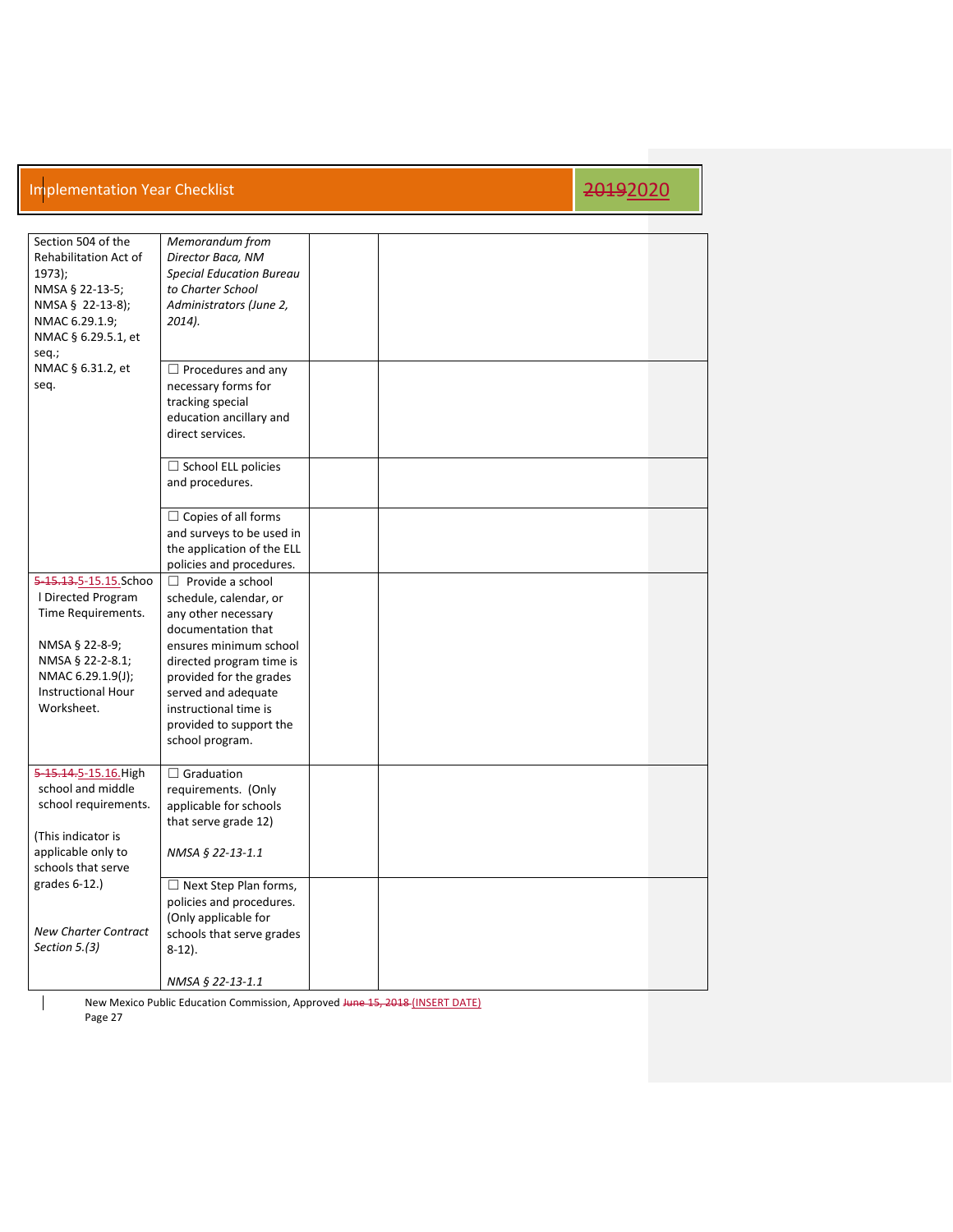| $\Box$ School Athletic Equity<br>policies and procedures<br>(Only applicable for<br>schools that serve grades<br>$7-12$ ).<br>NMAC § 6.13.4                                                                                                                            |  |  |
|------------------------------------------------------------------------------------------------------------------------------------------------------------------------------------------------------------------------------------------------------------------------|--|--|
| $\Box$ Provide evidence<br>school shall offer at least<br>one honors or similar<br>academically rigorous<br>class each in<br>mathematics and<br>language arts (Only<br>applicable for schools<br>that serve grades 9-12).<br>$\ddot{\phantom{a}}$<br>NMSA § 22-13-1.4. |  |  |
| $\Box$ Provide evidence<br>school has a signed Dual<br>Credit Master Agreement<br>with an institution of<br>higher education (Only<br>applicable for schools<br>that serve grades 9-12)<br>NMSA § 22-13-1.4.                                                           |  |  |
| $\Box$ Provide evidence<br>school has a program of<br>distance learning courses<br>in place_(Only applicable<br>for schools that serve<br>grades 9-12).<br>NMSA§ 22-13-1.4.                                                                                            |  |  |
| $\Box$ Provide evidence<br>school is prepared to<br>offer at least two years of<br>a language other than<br>English_(Only applicable<br>for schools that serve<br>grades 9-12).                                                                                        |  |  |

New Mexico Public Education Commission, Approved Hune 15, 2018 (INSERT DATE) Page 28

 $\overline{\phantom{a}}$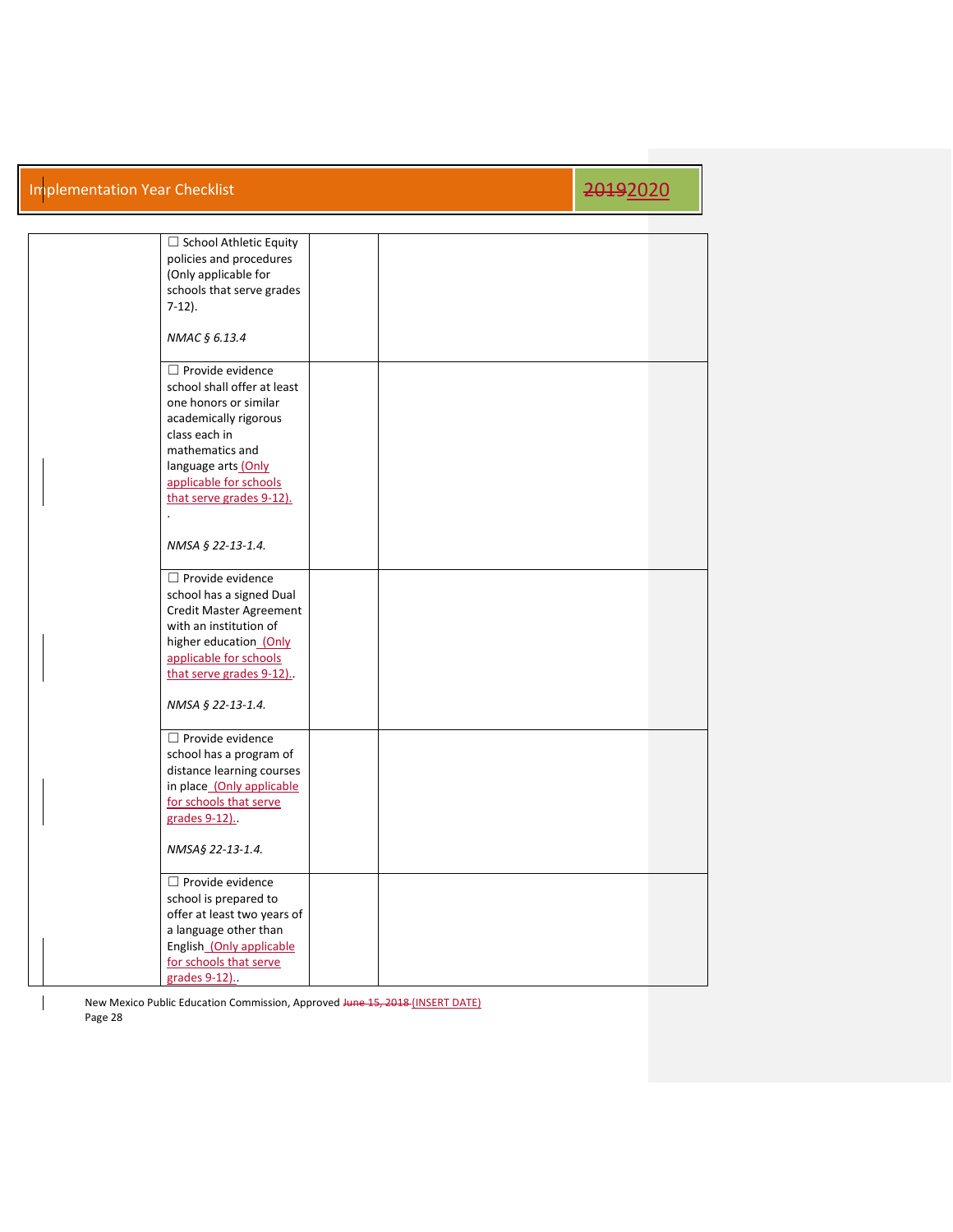| <b>Implementation Year Checklist</b>                                                                                                                                                                                                                                                    |                                         |                 | 20192020 |                                                                                                              |  |
|-----------------------------------------------------------------------------------------------------------------------------------------------------------------------------------------------------------------------------------------------------------------------------------------|-----------------------------------------|-----------------|----------|--------------------------------------------------------------------------------------------------------------|--|
| NMSA § 22-13-1.4.                                                                                                                                                                                                                                                                       |                                         |                 |          |                                                                                                              |  |
|                                                                                                                                                                                                                                                                                         | SUMMARY REPORT - ITEMS DUE BY MAY 15th. |                 |          |                                                                                                              |  |
|                                                                                                                                                                                                                                                                                         |                                         |                 |          |                                                                                                              |  |
|                                                                                                                                                                                                                                                                                         |                                         |                 |          |                                                                                                              |  |
|                                                                                                                                                                                                                                                                                         |                                         |                 |          |                                                                                                              |  |
| 5-15.15.5-15.17.Atten<br>$\square$ School scheduled a<br>d all planning year<br>conference with CSD<br>conferences to<br>within 10 days of<br>discuss issues,<br>receiving the May 15 <sup>th</sup><br>concerns, and<br>Summary Report.<br>findings identified in<br>the Implementation |                                         |                 |          |                                                                                                              |  |
| Year Checklist.<br>NDIVIDUAL SCHOOL CONDITIONS (IMPOSED AT APPROVAL OF APPLICATION) TO                                                                                                                                                                                                  |                                         |                 |          |                                                                                                              |  |
| BE MET PRIOR TO COMMENCEMENT OF OPERATIONS VOTE (JUNE 1415th)<br>(Materials will be provided 8 days in advance of the PEC Meeting in which the commencement of operations vol<br>taken.)                                                                                                |                                         |                 |          | <b>Commented [MS6]:</b> 8 days to support providing the documents<br>to PEC Friday prior to meeting of vote. |  |
| <b>DOCUMENTATION</b><br><b>INDICATORS</b>                                                                                                                                                                                                                                               | <b>DATE OF</b><br><b>COMPLETION</b>     | <b>FINDINGS</b> |          |                                                                                                              |  |

New Mexico Public Education Commission, Approved Hune 15, 2018 (INSERT DATE) Page 29

 $\begin{array}{c} \hline \end{array}$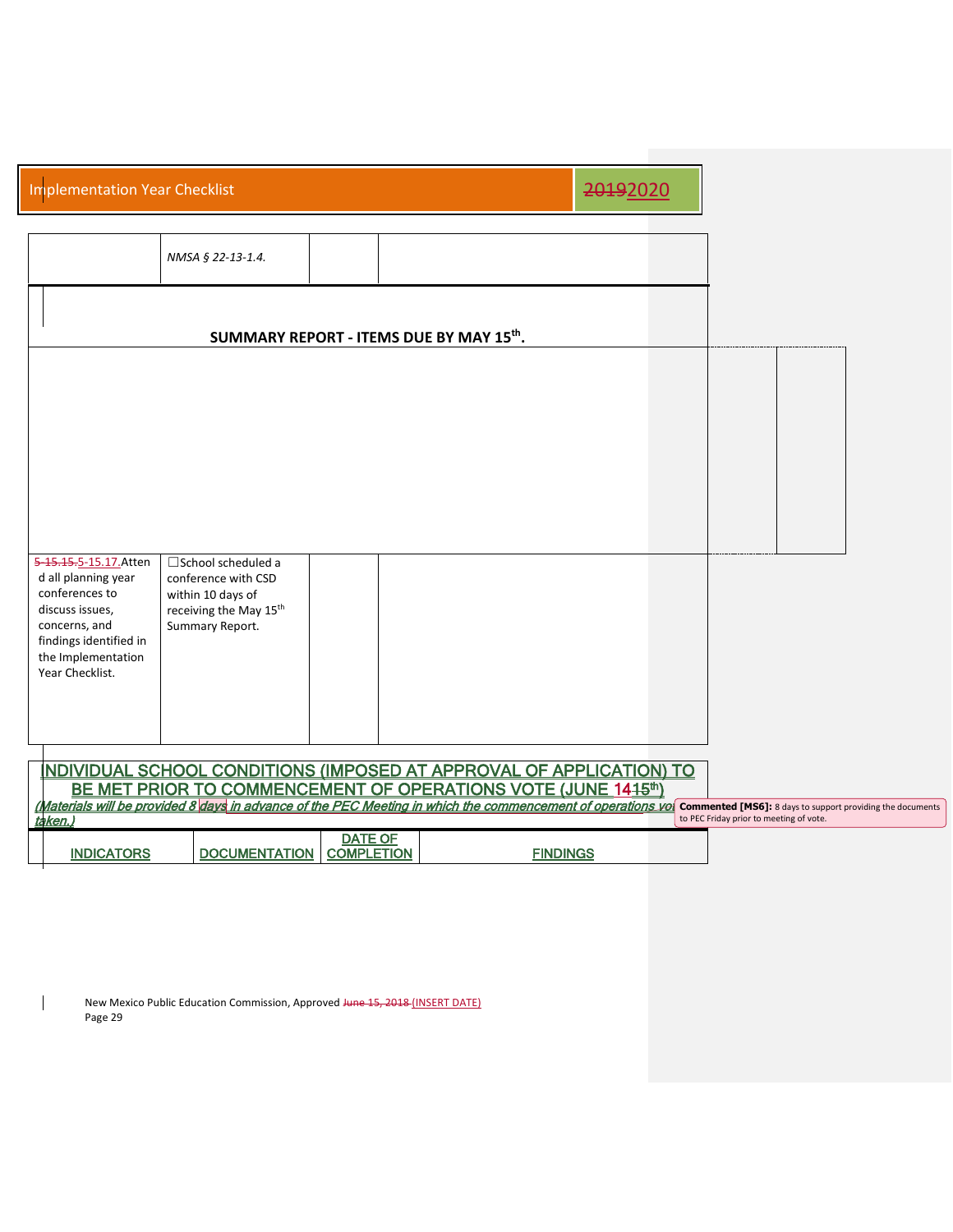| C.1. Timely obtain standing<br>as an approved Board of<br>Finance no more than 120<br>90 days after receiving<br>(written notification of the)<br>approval of the new<br>application.<br><u>NMSA § 22-8-38[B];</u><br>NMAC § 6.80.4.16[A];<br>PEC Policy, Board of Finance<br>Application. | □ Condition Met.<br><b>PEC Policy, Board of</b><br><b>Finance Application.</b>                                                                                                            |  |  |
|--------------------------------------------------------------------------------------------------------------------------------------------------------------------------------------------------------------------------------------------------------------------------------------------|-------------------------------------------------------------------------------------------------------------------------------------------------------------------------------------------|--|--|
| C.2. Evidence of meeting<br>ownership or leasing<br>requirements no less than<br>two weeks prior to the                                                                                                                                                                                    |                                                                                                                                                                                           |  |  |
| scheduled first day of<br>school.                                                                                                                                                                                                                                                          | $\Box$ School provides<br>assurances to<br>demonstrate the                                                                                                                                |  |  |
| NMSA § 22-8B-4.2                                                                                                                                                                                                                                                                           | lease, lease<br>purchase, or<br>ownership<br>arrangement<br>complies with<br>22-8B-4.2.                                                                                                   |  |  |
|                                                                                                                                                                                                                                                                                            | If applicable, the<br>school provides<br>evidence it has timely<br>submitted all<br>required application<br>materials to PSFA for<br>lease reimbursement<br>payments by its<br>deadlines. |  |  |
| C.3.Attend all<br>implementation year<br>training and technical<br>assistance sessions hosted<br>by CSD.                                                                                                                                                                                   | □Condition Met.                                                                                                                                                                           |  |  |
| C.4.Attend all<br>implementation year<br>onferences to discuss with<br>CSD any issues, concerns,<br>and findings identified in<br>the Implementation Year<br>Checklist.                                                                                                                    | □Condition Met.                                                                                                                                                                           |  |  |

New Mexico Public Education Commission, Approved Hune 15, 2018 (INSERT DATE) Page 30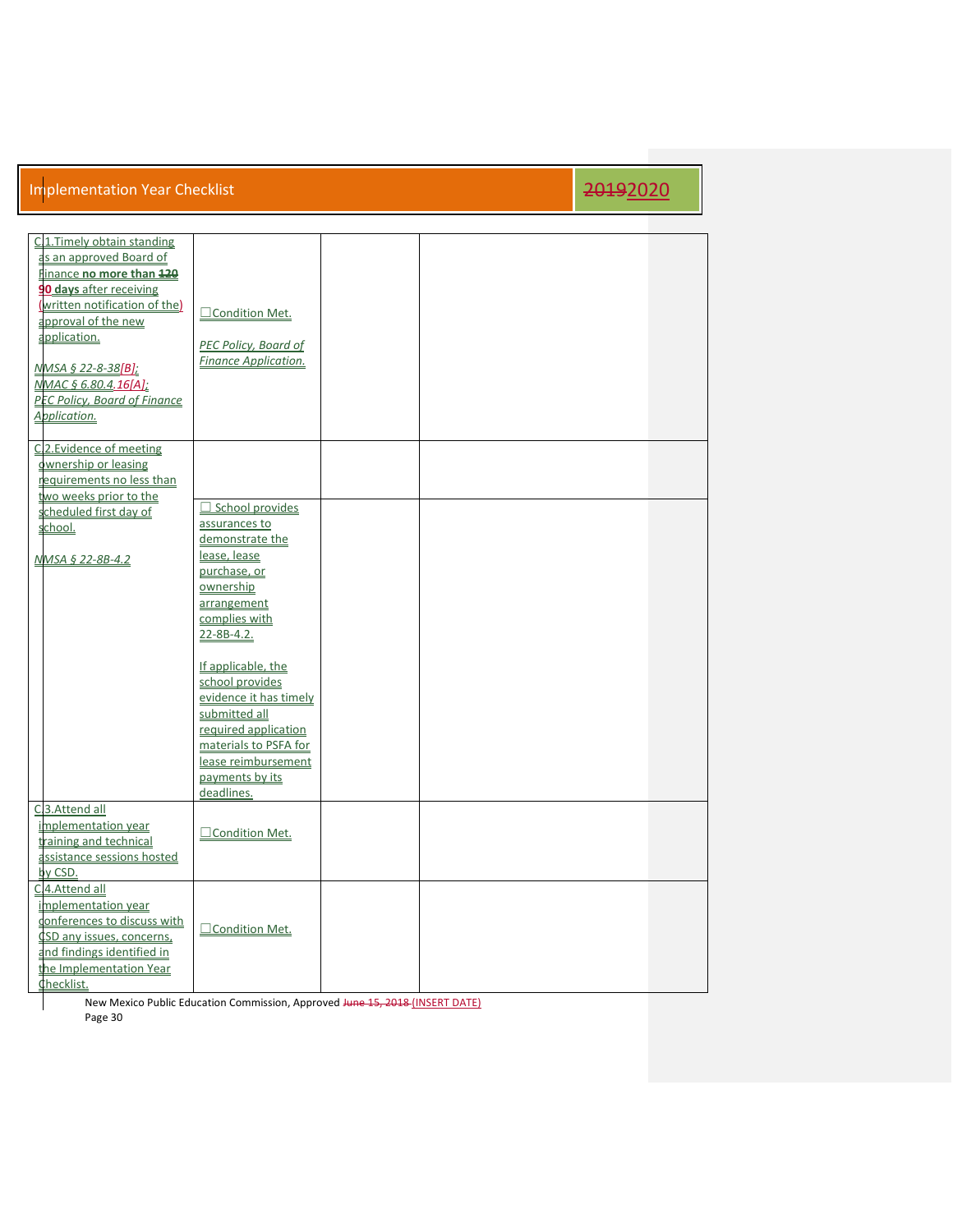| C.5. Correct all issues<br>concerns, and findings<br>identified in the<br>Implementation Year<br>Checklist.                                                                                                                                                                                            | □Condition Met.  |                                    |  |
|--------------------------------------------------------------------------------------------------------------------------------------------------------------------------------------------------------------------------------------------------------------------------------------------------------|------------------|------------------------------------|--|
| C.6.As part of the contract<br>and framework negotiation<br>and approval process,<br>obtain the PEC approval of<br>any substantial proposed<br>changes to the educational<br>model, staffing,<br>organizational, and<br>governance plan, or finance<br>plan that were presented In<br>the application. | □ Condition Met. |                                    |  |
| C.7.Address and correct any<br>application deficiencies that<br>were noted by both the<br>PED and the PEC.                                                                                                                                                                                             | □ Condition Met. |                                    |  |
| C.8 Evidence that<br>employment of head<br>administrator and licensed<br>school employees in<br>compliance with nepotism<br>rule as defined in NMSA §<br>22-8B-10.<br>(Example: Lists of names,<br>positions, relationships, and<br>reporting structures, etc.)                                        | Condition Met.   |                                    |  |
|                                                                                                                                                                                                                                                                                                        |                  | <b>SUMMARY REPORT - CONDITIONS</b> |  |
|                                                                                                                                                                                                                                                                                                        |                  |                                    |  |

New Mexico Public Education Commission, Approved Hune 15, 2018 (INSERT DATE) Page 31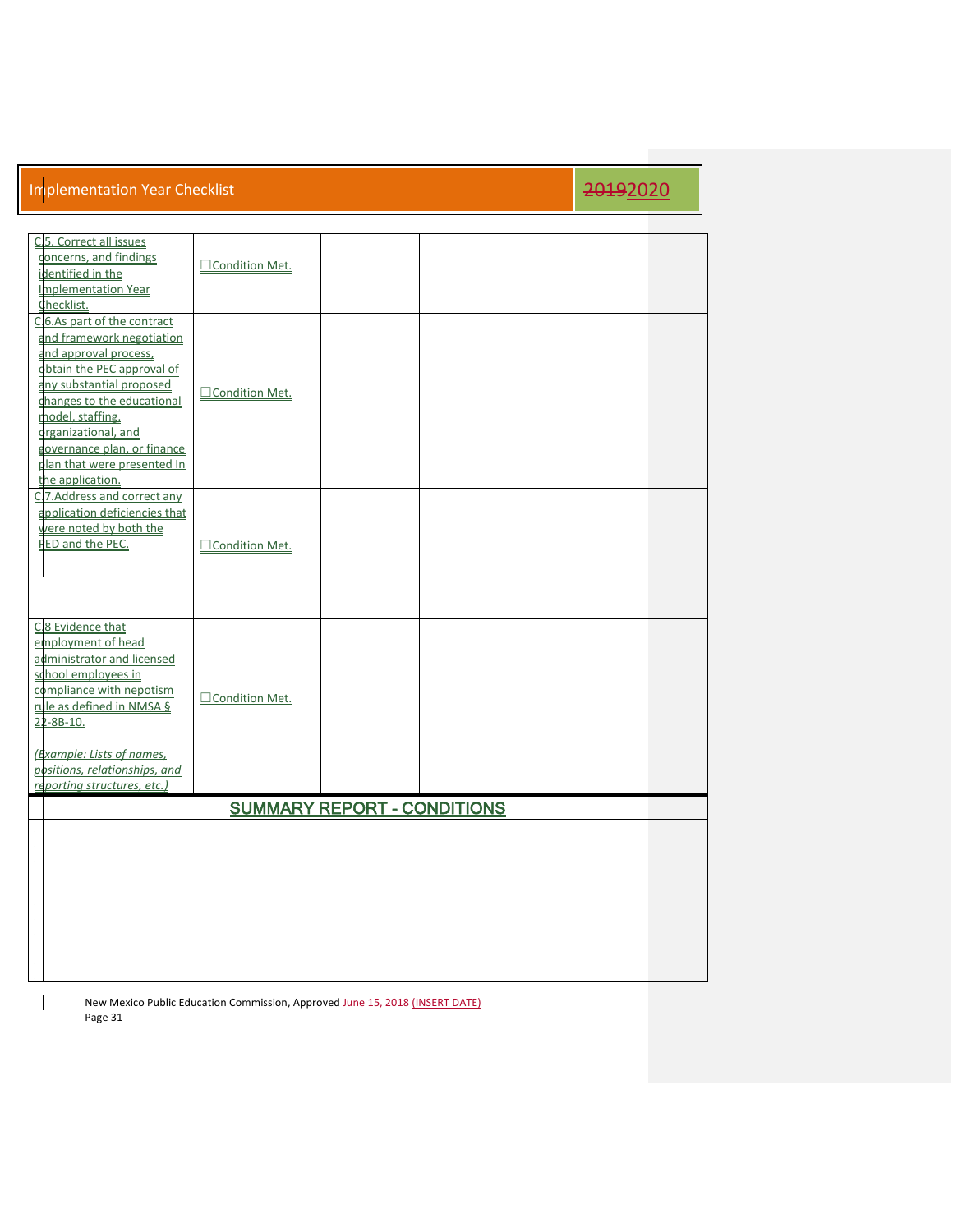| <b>INDICATORS</b>                   | <b>DOCUMENTATION</b>         | Date of    | <b>FINDINGS</b>                                                                                                           |  |
|-------------------------------------|------------------------------|------------|---------------------------------------------------------------------------------------------------------------------------|--|
|                                     |                              | Completion |                                                                                                                           |  |
|                                     |                              |            |                                                                                                                           |  |
|                                     |                              |            | <b>ITEMS DUE TWO WEEKS PRIOR TO OPENING DATE</b>                                                                          |  |
|                                     |                              |            | If the school fails to meet any of the following indicators, the CSD will inform the PEC. At that time, the PEC will take |  |
|                                     |                              |            | appropriate action, which may include voting to halt the commencement of operations.                                      |  |
| P-O.1.Resolve all                   | $\Box$ Revised policies and  |            |                                                                                                                           |  |
| findings with the                   | additional                   |            |                                                                                                                           |  |
| <b>Implementation Year</b>          | documentation to             |            |                                                                                                                           |  |
| Checklist.                          | address and resolve all      |            |                                                                                                                           |  |
|                                     | findings, issues, and        |            |                                                                                                                           |  |
|                                     | concerns identified in the   |            |                                                                                                                           |  |
|                                     | May 15th review or           |            |                                                                                                                           |  |
|                                     | discussed during the May     |            |                                                                                                                           |  |
|                                     | 15th conference.             |            |                                                                                                                           |  |
| P-O.2.Curriculum                    | □ Status report on           |            |                                                                                                                           |  |
| framework is                        | continued                    |            |                                                                                                                           |  |
| articulated in writing              | implementation of            |            |                                                                                                                           |  |
| and matches school                  | curriculum development       |            |                                                                                                                           |  |
| mission and goals.                  | plan.                        |            |                                                                                                                           |  |
| (Framework aligned<br>to NM content |                              |            |                                                                                                                           |  |
| standards,                          | $\Box$ Resources necessary   |            |                                                                                                                           |  |
| benchmarks and                      | for the implementation       |            |                                                                                                                           |  |
| performance                         | of the curriculum as         |            |                                                                                                                           |  |
| standards by end of                 | articulated are available.   |            |                                                                                                                           |  |
| first year.)                        |                              |            |                                                                                                                           |  |
|                                     | $\Box$ Curriculum identifies |            |                                                                                                                           |  |
|                                     | resources, knowledge         |            |                                                                                                                           |  |
|                                     | and skills students are      |            |                                                                                                                           |  |
|                                     | expected to learn            |            |                                                                                                                           |  |
|                                     |                              |            |                                                                                                                           |  |
|                                     | (NMCCSS/NMCS).               |            |                                                                                                                           |  |
|                                     |                              |            |                                                                                                                           |  |

New Mexico Public Education Commission, Approved Hune 15, 2018 (INSERT DATE) Page 32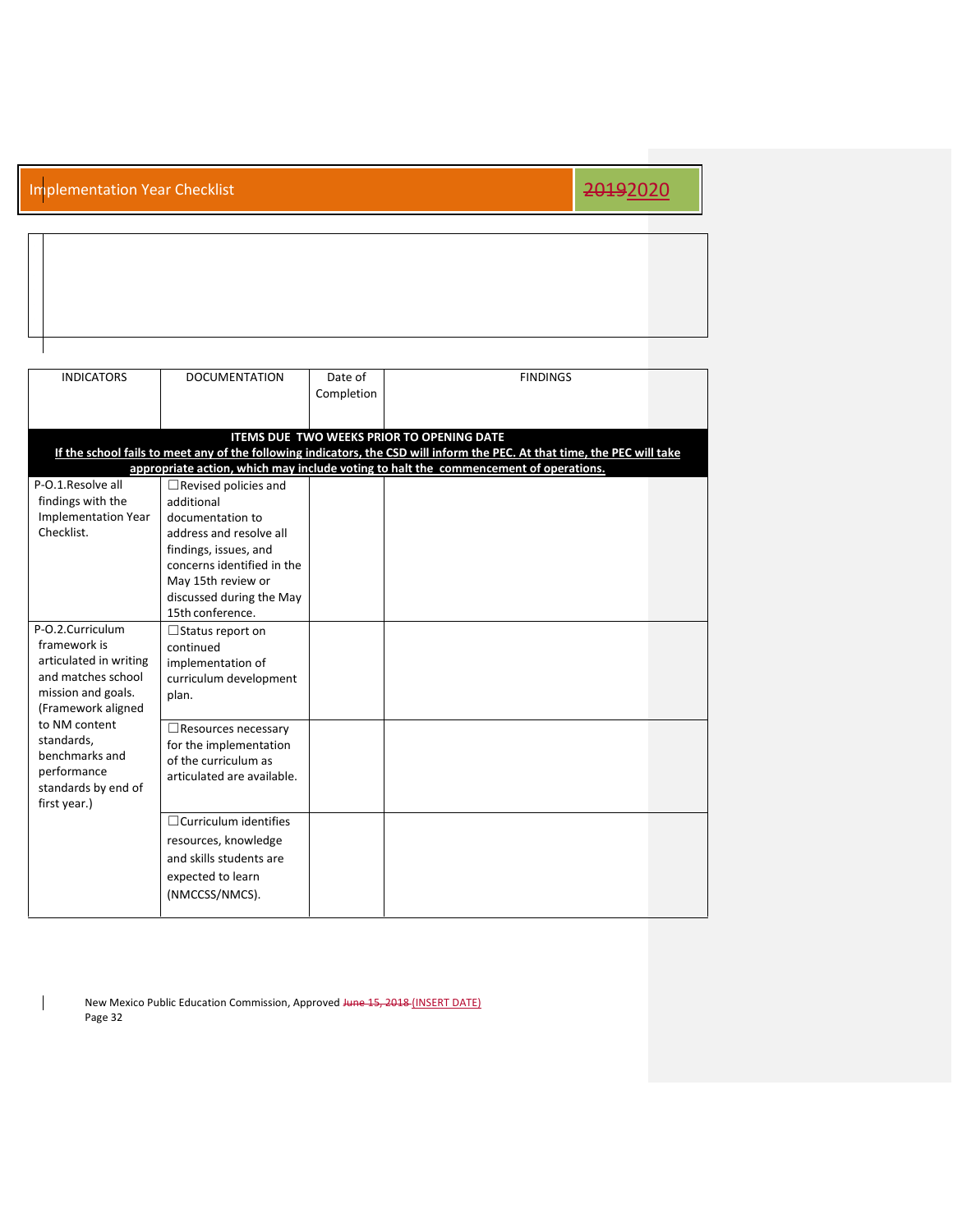|                                                                                           | $\Box$ The curriculum<br>identifies the learning<br>standards or learning<br>objectives students are<br>expected to meet for<br>each course.                                                         |  |  |  |
|-------------------------------------------------------------------------------------------|------------------------------------------------------------------------------------------------------------------------------------------------------------------------------------------------------|--|--|--|
|                                                                                           | $\Box$ The curriculum<br>identifies the units and<br>lessons that teachers will<br>teach.                                                                                                            |  |  |  |
|                                                                                           | $\Box$ The curriculum<br>identifies assignments<br>and projects that will be<br>given to students.                                                                                                   |  |  |  |
|                                                                                           | $\Box$ The curriculum<br>identifies the books,<br>materials, videos,<br>presentations, and<br>readings used in a<br>course.                                                                          |  |  |  |
|                                                                                           | $\Box$ The curriculum<br>identifies the tests,<br>assessments, and other<br>methods used to<br>evaluate student learning                                                                             |  |  |  |
| P-O.3.School has<br>implemented and<br>adopted a budget<br>and all mandatory<br>policies. | $\Box$ Signed statement from<br>the governing body that<br>the final budget, the final<br>operating budget, and<br>any revised policies were<br>adopted and<br>implemented by the<br>governing body. |  |  |  |
|                                                                                           | $\Box$ If the school is at less<br>than 95% of budgeted<br>enrollment, the school<br>provides a plan to adjust<br>spending/budget to                                                                 |  |  |  |

New Mexico Public Education Commission, Approved Hune 15, 2018 (INSERT DATE) Page 33

 $\overline{\phantom{a}}$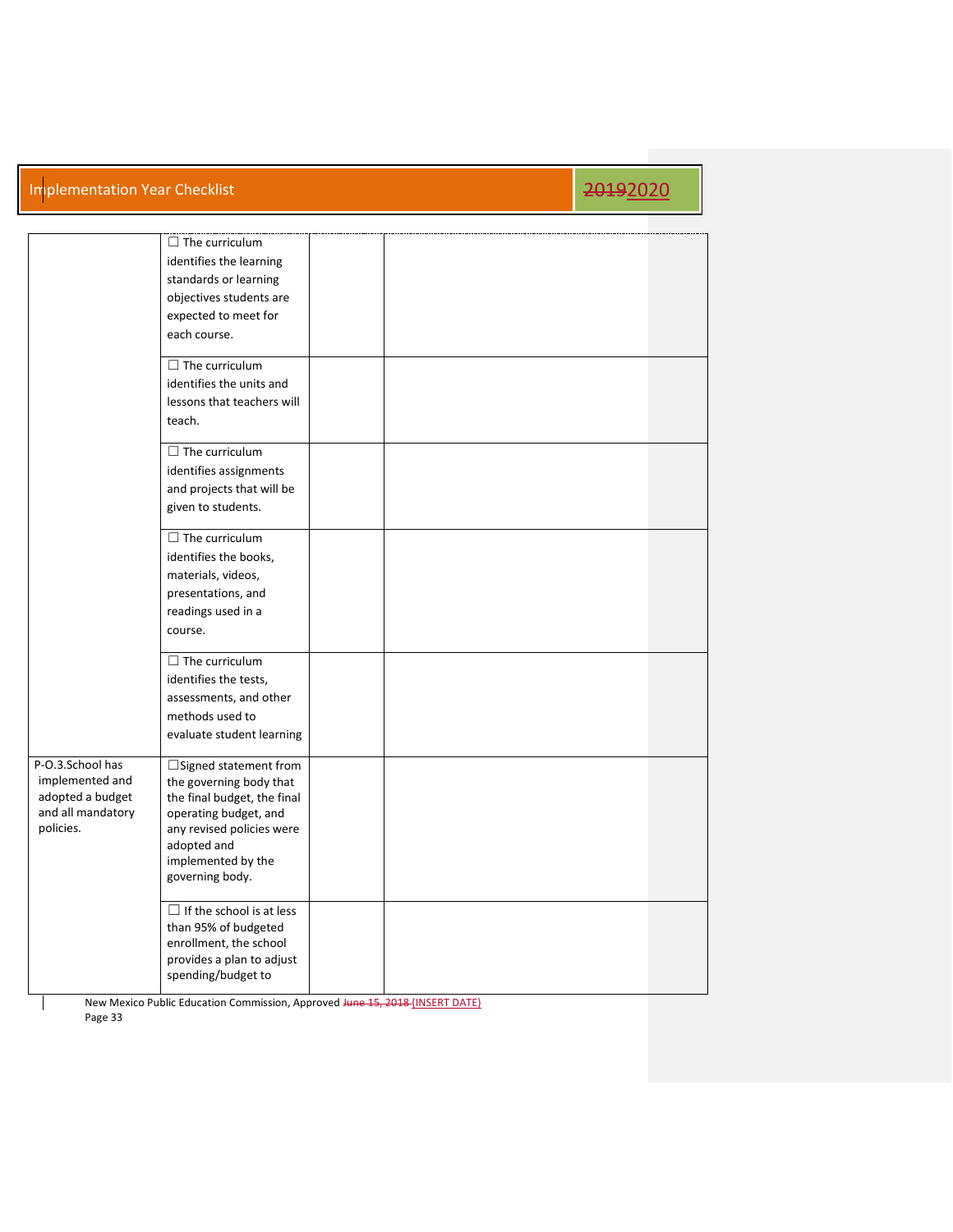|                         | account for lower             |  |  |
|-------------------------|-------------------------------|--|--|
|                         | enrollment.                   |  |  |
|                         |                               |  |  |
|                         |                               |  |  |
|                         |                               |  |  |
|                         |                               |  |  |
|                         |                               |  |  |
| P-O.4.Development /     | $\Box$ School has secured a   |  |  |
| acquisition of          | facility that meets           |  |  |
| facilities that meet E- | educational occupancy         |  |  |
| Occupancy, NMCI         | standards (E-Occupancy)       |  |  |
| requirements, and       | and school has provided       |  |  |
| ownership/lease         | evidence of an E-             |  |  |
| requirements (22-       | Occupancy certificate.        |  |  |
| 8B-4.2 NMSA)            |                               |  |  |
|                         | $\Box$ Evidence of sufficient |  |  |
|                         | <b>New Mexico Condition</b>   |  |  |
|                         | Index.                        |  |  |
|                         |                               |  |  |
|                         |                               |  |  |
|                         | $\Box$ Copy of lease or       |  |  |
|                         | approved lease purchase       |  |  |
|                         | agreement. If the lease is    |  |  |
|                         | with a private lessor or      |  |  |
|                         | foundation, the school        |  |  |
|                         | provides assurances that      |  |  |
|                         | the lease meets               |  |  |
|                         | maintenance                   |  |  |
|                         | requirements.                 |  |  |
|                         | NMSA §22-8B-4                 |  |  |
| P-O.5.Recruitment       | $\Box$ Copies of licenses and |  |  |
| and hiring of           | credentials or a plan for     |  |  |
| adequate number of      | obtaining required            |  |  |
| teachers and support    | licensure 90 days within      |  |  |
| personnel to match      | the contract effective        |  |  |
| assignments and         | are within the staff files.   |  |  |
| staffing plan, as       |                               |  |  |
| adapted for actual      | □ School has necessary        |  |  |
| enrollment              | licensure to teach            |  |  |
|                         |                               |  |  |
|                         | curriculum, identified        |  |  |
|                         | classes, and grade levels     |  |  |
|                         | or a plan for obtaining       |  |  |
|                         | required licensure 90         |  |  |
|                         | days within the contract      |  |  |
|                         | effective.                    |  |  |
|                         |                               |  |  |
|                         | $\Box$ Signed contract(s)     |  |  |
|                         | supporting minimum            |  |  |
|                         | salaries and detailed         |  |  |

New Mexico Public Education Commission, Approved Hune 15, 2018 (INSERT DATE) Page 34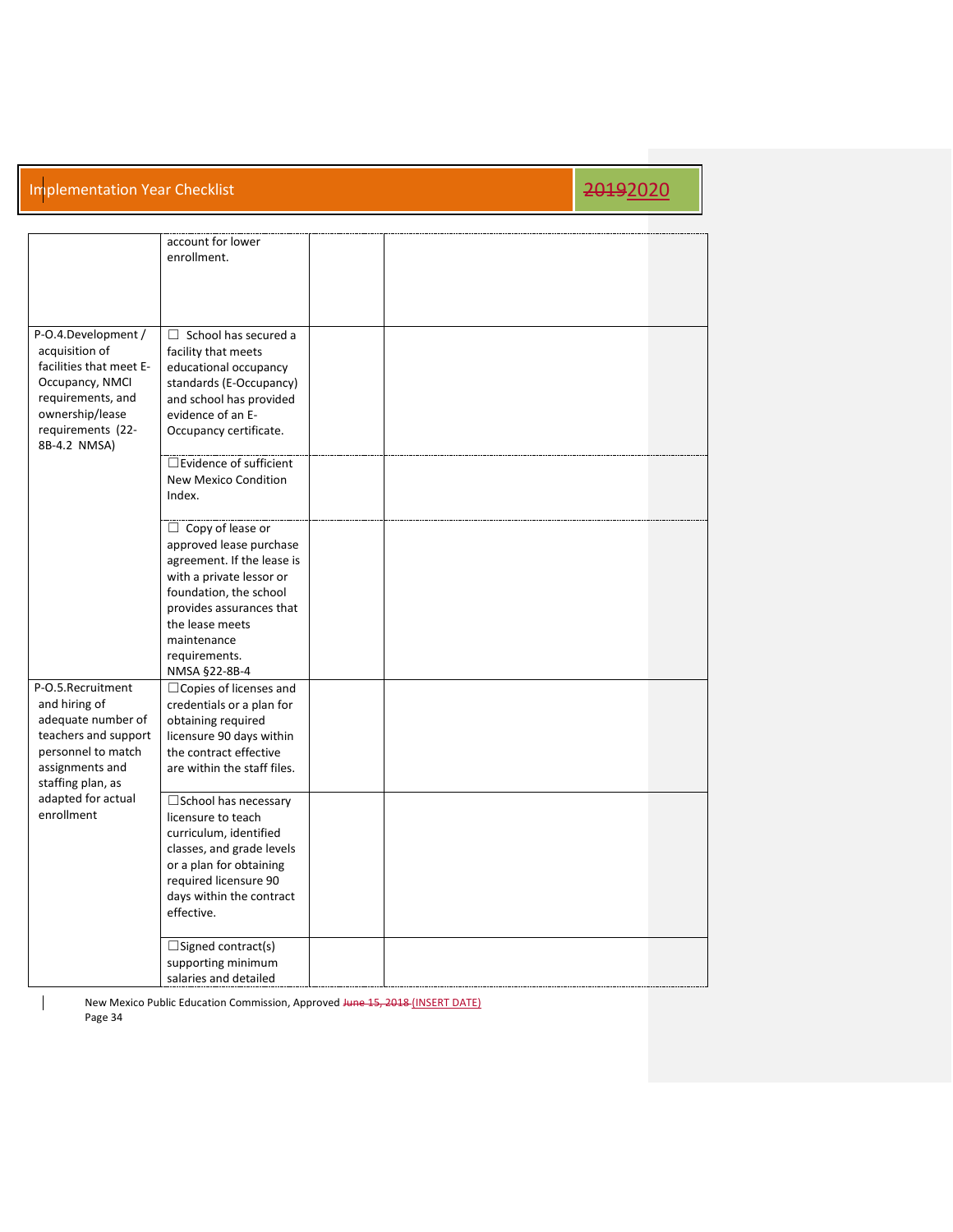### Implementation Year Checklist 2019 2019 2019 12:00 12:00 12:00 12:00 12:00 12:00 12:00 12:00 12:00 12:00 12:00

|                                                                             | position descriptions are<br>within each staff file.                                                                                                                                                                                                                                                                                             |  |  |  |
|-----------------------------------------------------------------------------|--------------------------------------------------------------------------------------------------------------------------------------------------------------------------------------------------------------------------------------------------------------------------------------------------------------------------------------------------|--|--|--|
|                                                                             | $\Box$ Criminal background<br>checks and fingerprinting<br>documentation are<br>within each staff file                                                                                                                                                                                                                                           |  |  |  |
|                                                                             | $\square$ School has evidence of<br>a licensed special<br>education provider and a<br>licensed gifted provider<br>either on staff or on<br>contract. If school has no<br>identified special<br>education or gifted<br>students, then school<br>must have evidence of a<br>process or plan to<br>provide these services<br>should school received |  |  |  |
|                                                                             | identified students.<br>□School has evidence of                                                                                                                                                                                                                                                                                                  |  |  |  |
|                                                                             | a licensed diagnostician<br>available for special<br>education evaluation<br>referrals.                                                                                                                                                                                                                                                          |  |  |  |
| P-O.6.Relevant and<br>necessary students<br>forms completed and<br>on file. | □ Completed student<br>enrollment forms. Forms<br>must indicate there is<br>enrollment for a<br>minimum of 8 students<br>with New Mexico<br>Residency.<br>□ Completed English<br>Language proficiency<br>forms, home language<br>surveys, or department-                                                                                         |  |  |  |
|                                                                             | approved Language Use<br>Survey for all enrolled<br>students.                                                                                                                                                                                                                                                                                    |  |  |  |
|                                                                             | □ School has developed<br>an IEP for all identified<br>students or has evidence<br>that an IEP meeting has<br>been requested.                                                                                                                                                                                                                    |  |  |  |

New Mexico Public Education Commission, Approved Hune 15, 2018 (INSERT DATE) Page 35

 $\perp$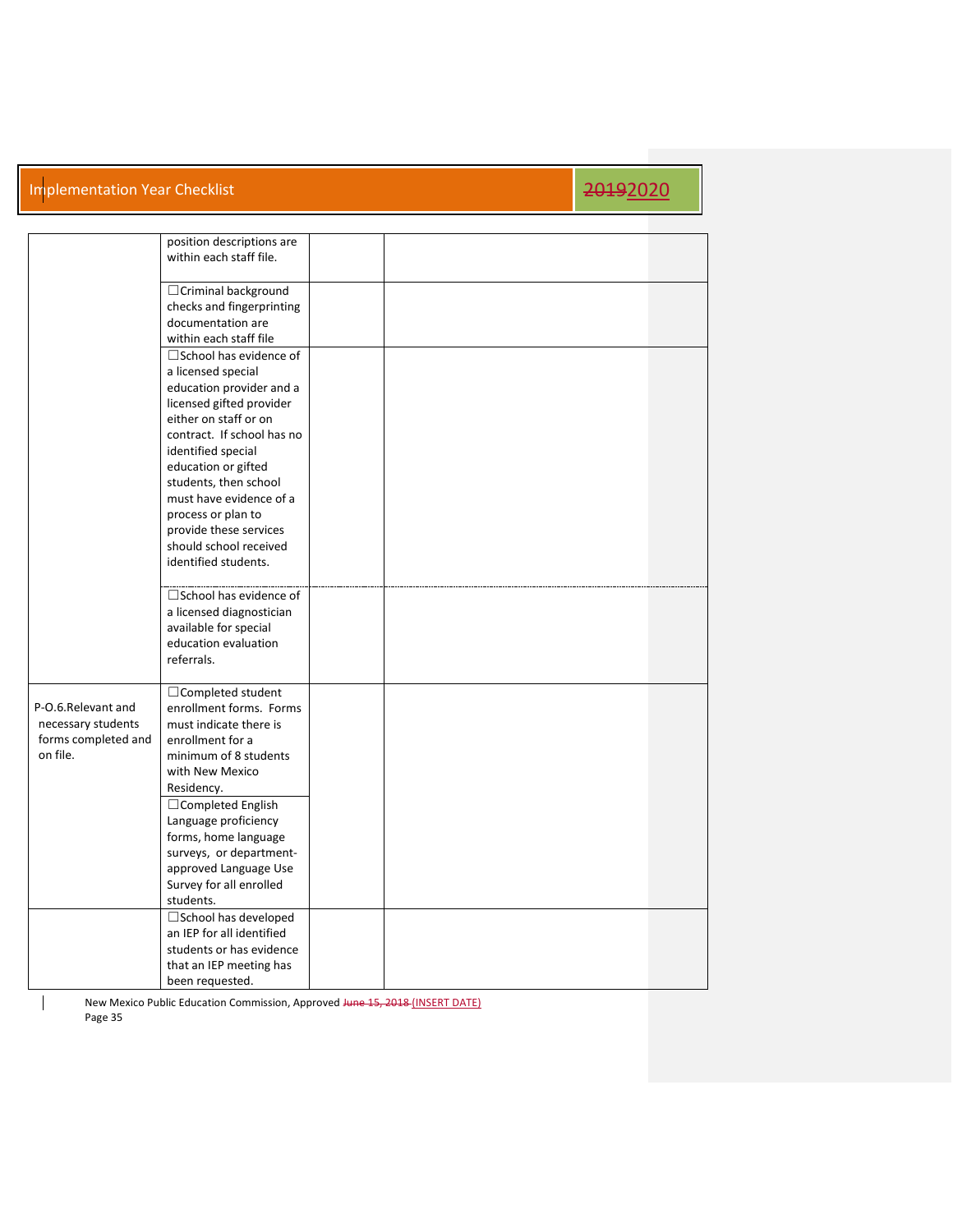|  |  | <b>Implementation Year Checklist</b> |
|--|--|--------------------------------------|
|  |  |                                      |

## 2019<sub>2020</sub>

|  |                                                      |                | SUMMARY REPORT - ITEMS DUE TWO WEEKS PRIOR TO OPENING DATE |  |
|--|------------------------------------------------------|----------------|------------------------------------------------------------|--|
|  |                                                      |                |                                                            |  |
|  |                                                      |                |                                                            |  |
|  |                                                      |                |                                                            |  |
|  |                                                      |                |                                                            |  |
|  |                                                      |                |                                                            |  |
|  |                                                      |                |                                                            |  |
|  |                                                      |                |                                                            |  |
|  |                                                      |                |                                                            |  |
|  |                                                      |                |                                                            |  |
|  |                                                      |                |                                                            |  |
|  |                                                      |                |                                                            |  |
|  |                                                      |                |                                                            |  |
|  | SCHOOL SPECIFIC CONDITIONS FROM APPLICATION APPROVAL | (CSD Use Only) |                                                            |  |
|  |                                                      |                |                                                            |  |
|  |                                                      |                |                                                            |  |
|  |                                                      |                |                                                            |  |
|  |                                                      |                |                                                            |  |
|  |                                                      |                |                                                            |  |
|  |                                                      |                |                                                            |  |
|  |                                                      |                |                                                            |  |

New Mexico Public Education Commission, Approved Hune 15, 2018 (INSERT DATE) Page 36